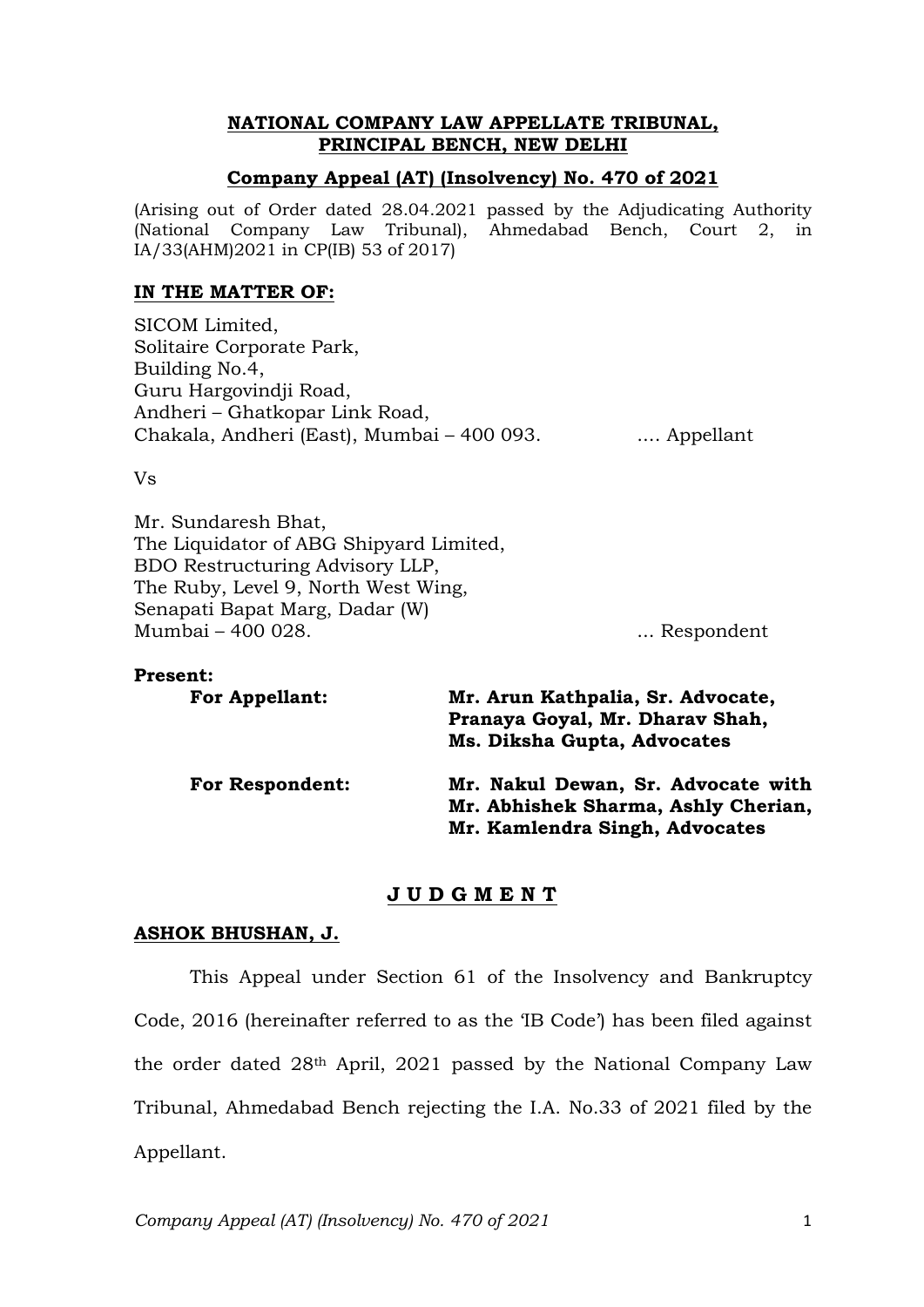2. The brief facts of the case and sequence of events necessary to be noted for deciding this Appeal are:

- (i) The ABG Shipyard Limited Corporate Debtor had obtained financial assistance from the Appellant vide sanction letter dated 28th March, 2013. A Medium Term Loan of Rs.90,00,00,000 (Rupees Ninety Crores Only) was sanctioned by the Appellant to the Corporate Debtor. The Loan Agreement was entered between the Corporate Debtor and the Appellant. Security was provided by the Corporate Debtor for the loan by mortgage and hypothecation. The Loan Agreement was executed on 30th March, 2013. Clause 3 of Sanction Letter as modified on April 5, 2013 provided as follows:
	- *"(3) Hypothecation of receivables:*

*An exclusive charge of entire Receivables of subsidy under the Shipbuilding Subsidy Scheme to be received from the Ministry of Shipping Government of India to be hypothecated in a separate 'No Lien Escrow Account' bearing no.00600350093444 with HDFC Bank (the escrow agent), in favour of SICOM Ltd."*

- (ii) The Deed of Hypothecation was also executed on  $11<sup>th</sup>$  April, 2013, creating first exclusive charge for the entire receivables under Shipbuilding Subsidy Scheme.
- (iii) On 31st October, 2013, the account of Corporate Debtor was classified as Non-Performing Asset (NPA). The Appellant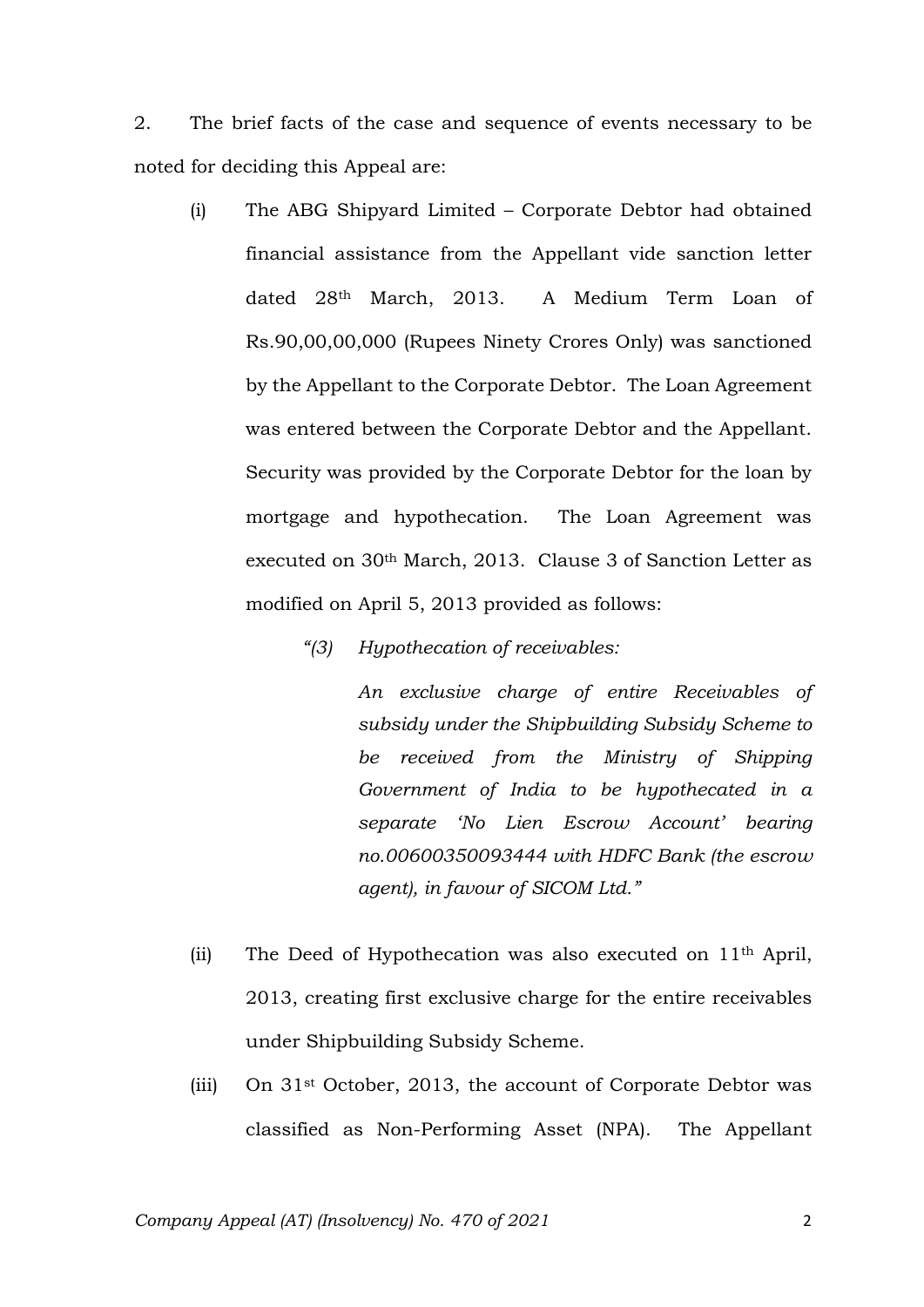issued notices and reminders to pay outstanding money and ultimately filed an O.A. No.274 of 2016 before the Debt Recovery Tribunal, (DRT) Ahmedabad seeking recovery of Rs.144,46,95,879/- together with interest. The DRT Ahmedabad vide its judgment dated 26th April, 2017 allowed the O.A. and directed the defendants to jointly and severally deposit Rs.144,46,95,879/- within 30 days, failing which due was to recover from their mortgaged and hypothecated properties.

- (iv) The ICICI Bank Limited Financial Creditor of the Corporate Debtor filed an Application under Section 7 of the IB Code, which was admitted vide order dated 1st August, 2017.
- (v) The Appellant filed its proof of claim before the Interim Resolution Professional (IRP) in requisite Form-C for an amount of Rs.190,70,93,566/-.
- (vi) On 30th November, 2018, the Resolution Professional circulated the list of Financial Creditors wherein the claim of the Appellant was categorized as 'Secured Financial Creditor'. An order dated 25th April, 2019 was passed directing for liquidation by the Adjudicating Authority. Liquidator issued public announcement on 3rd May, 2019, in response to which, the Appellant filed its proof of claim of Rs.259,97,90,186/-
- (vii) The Liquidator on 24th May, 2019 wrote an email to the Appellant seeking relinquishment of security interest in the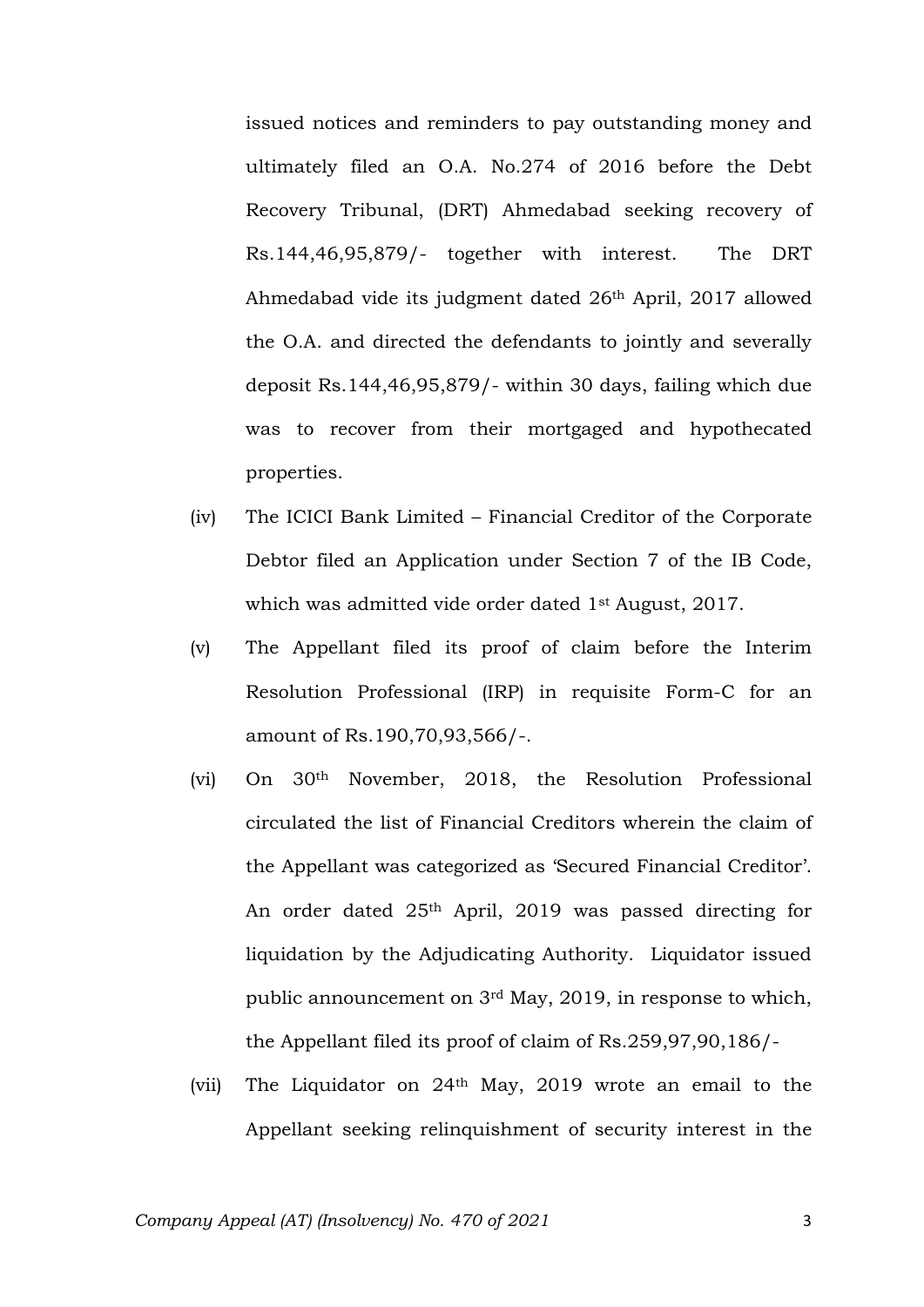assets of Corporate Debtor. On 6th June, 2019, the Appellant gave its consent regarding relinquishment of security interest in accordance with Section 52(1)(a) of the IB code. List of stakeholders and Financial Creditors was prepared by the Liquidator, in which the claim of the Appellant was put under the head of "amount unsecured". The Appellant protested the categorization.

- (viii) The Appellant filed an I.A. No.33 of 2021 under Section 60 subsection (5) of the IB Code praying that Respondent be directed to rectify the classification of the claim of the Appellant. The Respondent filed a reply to the I.A. Written submissions were filed before the Adjudicating Authority.
- (ix) The Adjudicating Authority vide order dated 28<sup>th</sup> April, 2021, rejected the application on two grounds – firstly, the I.A. was belatedly filed and it was barred by time as per Section 42 of the IB Code; and secondly, the Appellant failed to furnish any document pertaining to ROC charge/ registration certificate in support of its security interest as required by Section 77 of Companies Act, 2013.

3. We have heard Shri Arun Kathpalia, learned Senior Counsel for the Appellant and Shri Nakul Dewan, learned Senior Counsel for the Respondent (Liquidator).

4. Shri Kathpalia submitted that the Adjudicating Authority committed error in rejecting the Application of the Appellant filed under Section 60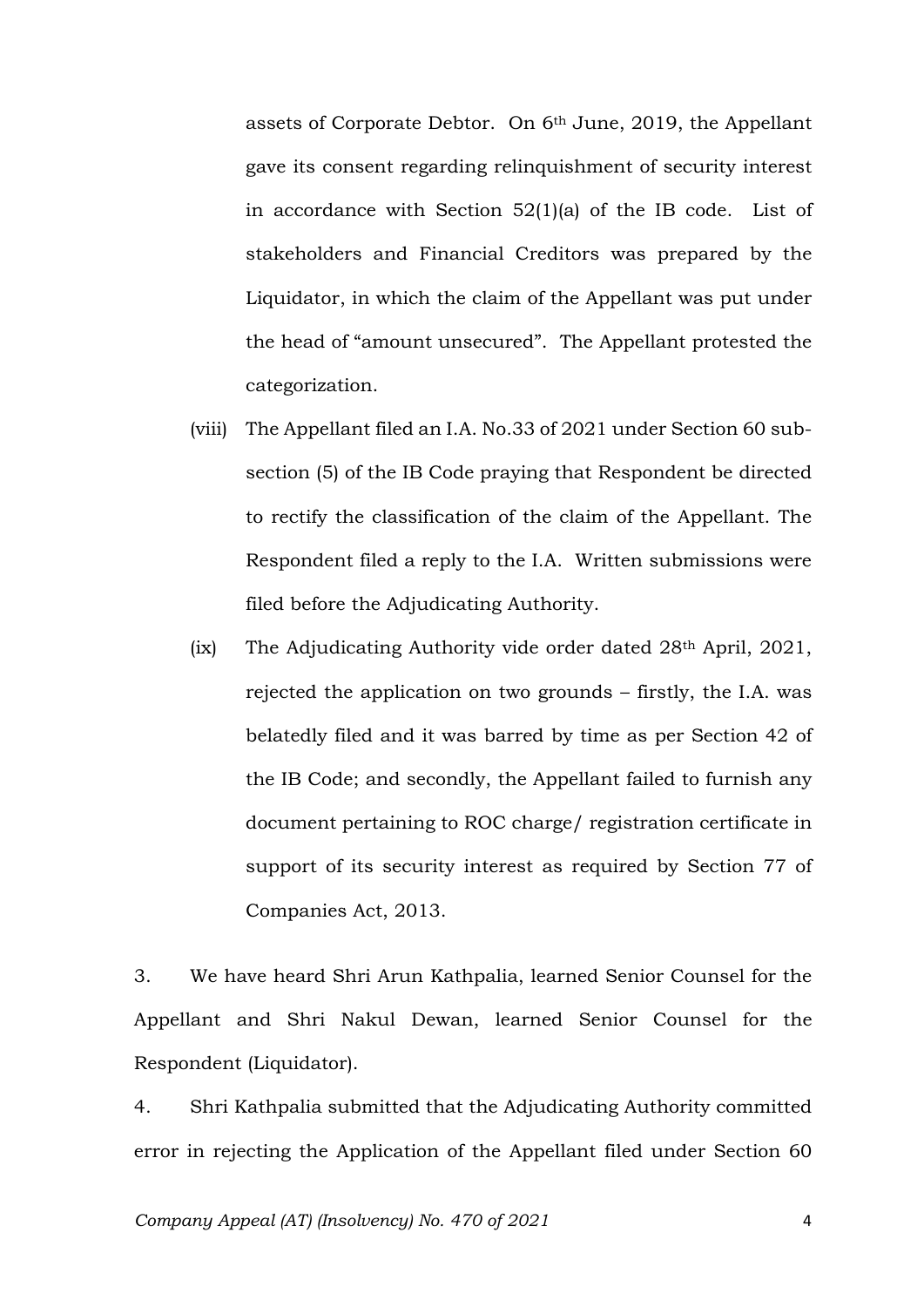sub-section (5) of the IB Code and not under Section 42, hence limitation provided for filing an Appeal was not applicable. The Appellant was aggrieved with regard to its categorization as 'unsecured creditor', which was fully covered by Section 60 sub-section (5), relating to question of priorities. It is further submitted that Section 77 of the Companies Act, 2013 was not applicable in the present case in view of the fact that there was a Decree in favour of the Appellant by Debt Recovery Tribunal. The claim of the Appellant over shipping subsidies arises and accrues from the DRT judgment. The definition of 'security interest' under Section 3(31) of the Code is wide enough to include the claim of the Appellant. Section 77 sub-section (3) of the Companies Act, 2013 is applicable only to the charge created by a 'company' and not on the encumbrance created over an asset of a company pursuant to DRT judgment. It is further submitted that the Liquidator, who was Resolution Professional earlier had categorized the claim of the Appellant as 'secured creditor' and the Liquidator after the initiation of liquidation proceedings has changed the categorization from 'secured creditor' to 'unsecured creditor' relying on a legal opinion, which was misplaced.

5. Shri Nakul Dewan, learned Senior Counsel for the Respondent refuting the submissions of the Appellant contends that verification of security interest is mandatory during the liquidation process. In view of the fact that charge of the Appellant was not registered under Section 77 sub-section (3) of the Companies Act, 2013, the same was not binding on the Liquidator. The Appellant failed to prove his security interest as per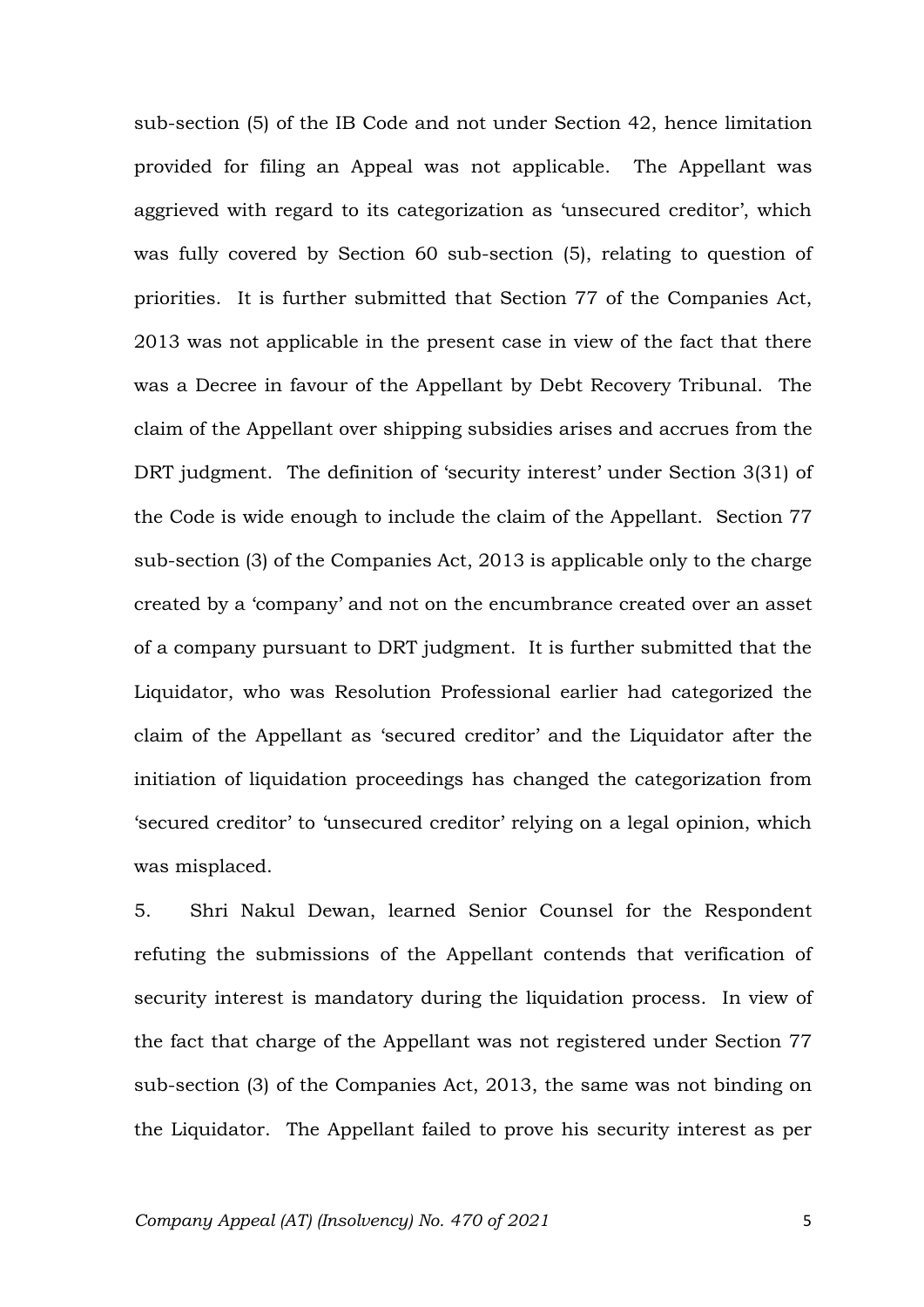Regulation 21 of the Liquidation Regulations. The Application filed by the Appellant before the Adjudicating Authority was time barred in terms of Section 42 of the IB Code on account of having been filed after delay of 551 days. The recovery certificate issued by the Debt Recovery Tribunal is not a Decree. Section 77 sub-section (3) of the Companies Act was fully attracted in the present case and charge of Appellant having not been registered, no illegality has been committed by the Adjudicating Authority in rejecting the claim of the Appellant as 'secured creditor'.

6. Learned Counsel for both the parties have placed reliance on various judgments of Hon'ble Supreme Court and this Tribunal, which we shall be referring to while considering the submission of the parties.

7. Section 3, sub-section (31) defines 'security interest' in following words:

> *"(31) "security interest" means right, title or interest or a claim to property, created in favour of, or provided for a secured creditor by a transaction which secures payment or performance of an obligation and includes mortgage, charge, hypothecation, assignment and encumbrance or any other agreement or arrangement securing payment or performance of any obligation of any person: Provided that security interest shall not include a performance guarantee"*

8. Section 52 deals with 'Secured creditors and liquidation proceedings'. Section 52 sub-section (1) is to the following effect:

> *"52. Secured creditor in liquidation proceedings. – (1) A secured creditor in the liquidation proceedings may-*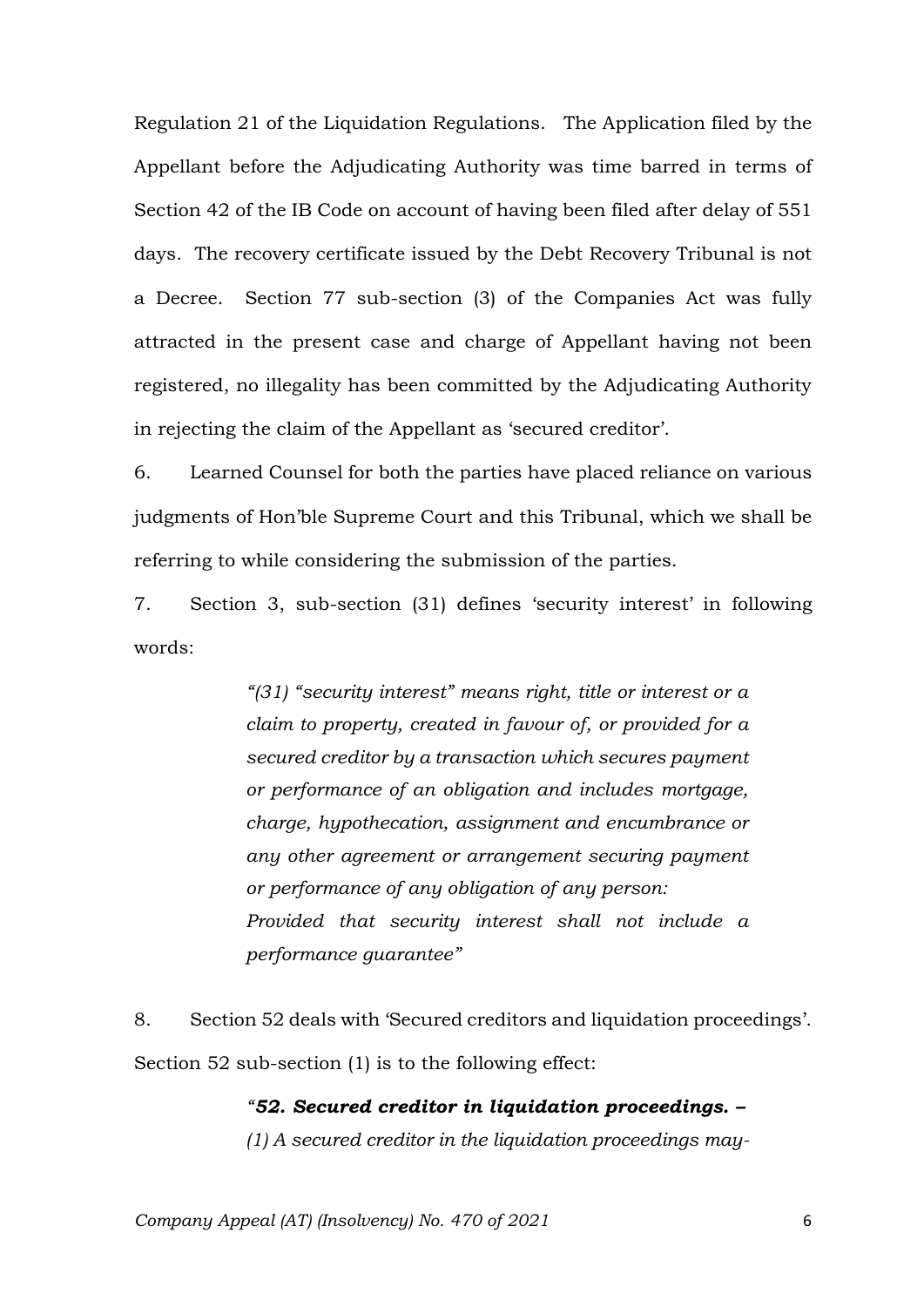*(a) relinquish its security interest to the liquidation estate and receive proceeds from the sale of assets by the liquidator in the manner specified in section 53; or (b) realise its security interest in the manner specified in this section."*

9. Regulation 21 of Insolvency and Bankruptcy Board of India (Liquidation Process) Regulations, 2016 provides for 'Proving security interest' in following words:

#### *"21. Proving security interest.*

*The existence of a security interest may be proved by a secured creditor on the basis of-*

- *(a) the records available in an information utility, if any;*
- *(b) certificate of registration of charge issued by the Registrar of Companies; or*
- *(c) proof of registration of charge with the Central Registry of Securitisation Asset Reconstruction and Security Interest of India."*

10. Another provision which needs to be noticed for deciding this Appeal is Section 77 of the Companies Act, 2013, which is contained in the Chapter VI, "Registration of Charges". Section 77, sub-section (1), (3) and (4) read as: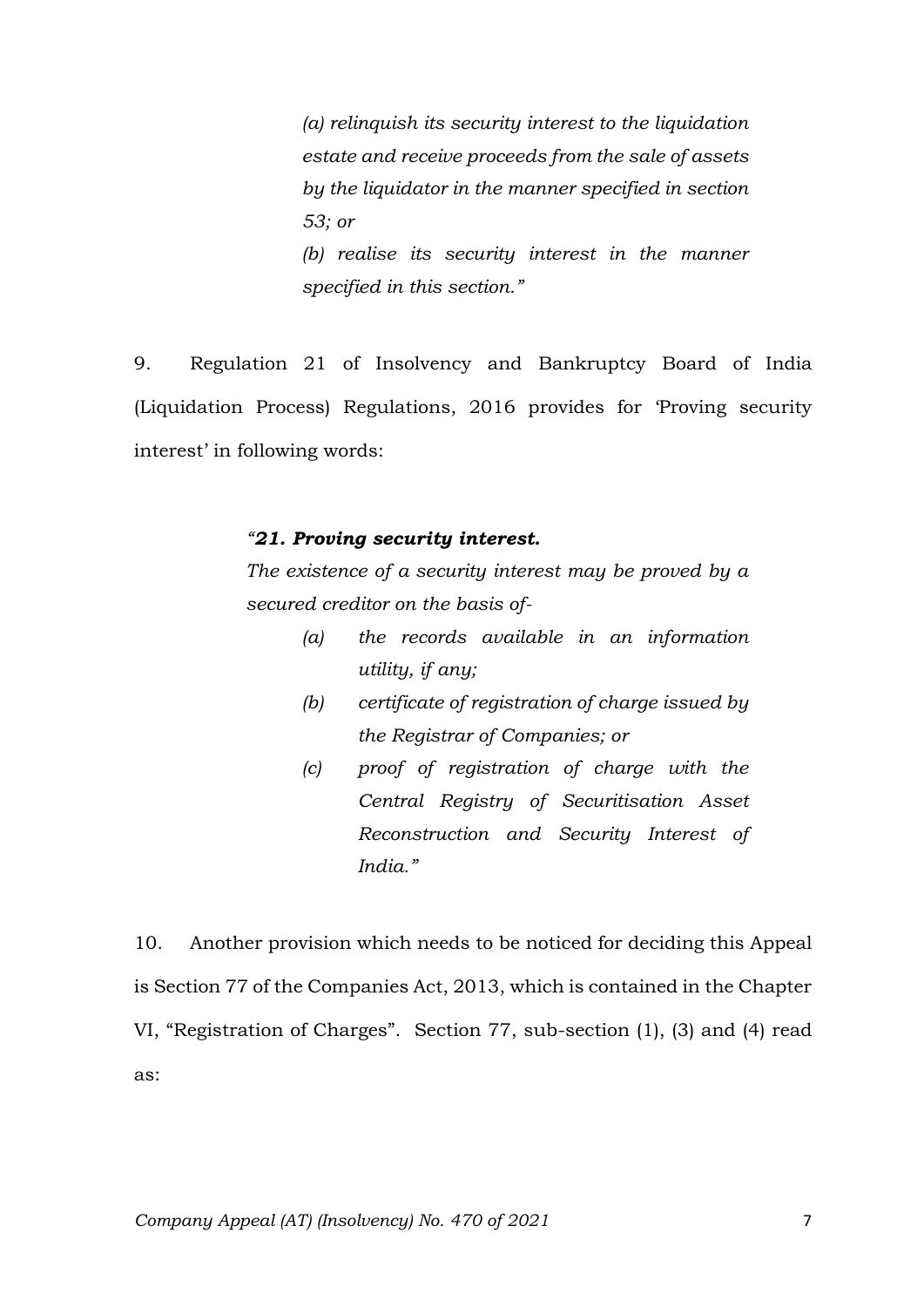#### *"77. Duty to register charges, etc.—*

*(1) It shall be the duty of every company creating a charge within or outside India, on its property or assets or any of its undertakings, whether tangible or otherwise, and situated in or outside India, to register the particulars of the charge signed by the company and the charge-holder together with the instruments, if any, creating such charge in such form, on payment of such fees and in such manner as may be prescribed, with the Registrar within thirty days of its creation:*

*(3) Notwithstanding anything contained in any other law for the time being in force, no charge created by a company shall be taken into account by the liquidator or any other creditor unless it is duly registered under subsection (1) and a certificate of registration of such charge is given by the Registrar under sub-section (2).*

*(4) Nothing in sub-section (3) shall prejudice any contract or obligation for the repayment of the money secured by a charge."*

11. The Adjudicating Authority has rejected the I.A. No.33 of 2021 filed by the Appellant substantially on following two grounds:

- (i) The Application was barred by time since as per Section 42 of the IB Code, a creditor may appeal before the Adjudicating Authority against the decision of Liquidator within 14 days on receipt of such decision, whereas the Application was filed after 551 days.
- (ii) The charge being not duly registered under Section 77 subsection (3) of the Companies Act, 2013, the Liquidator did not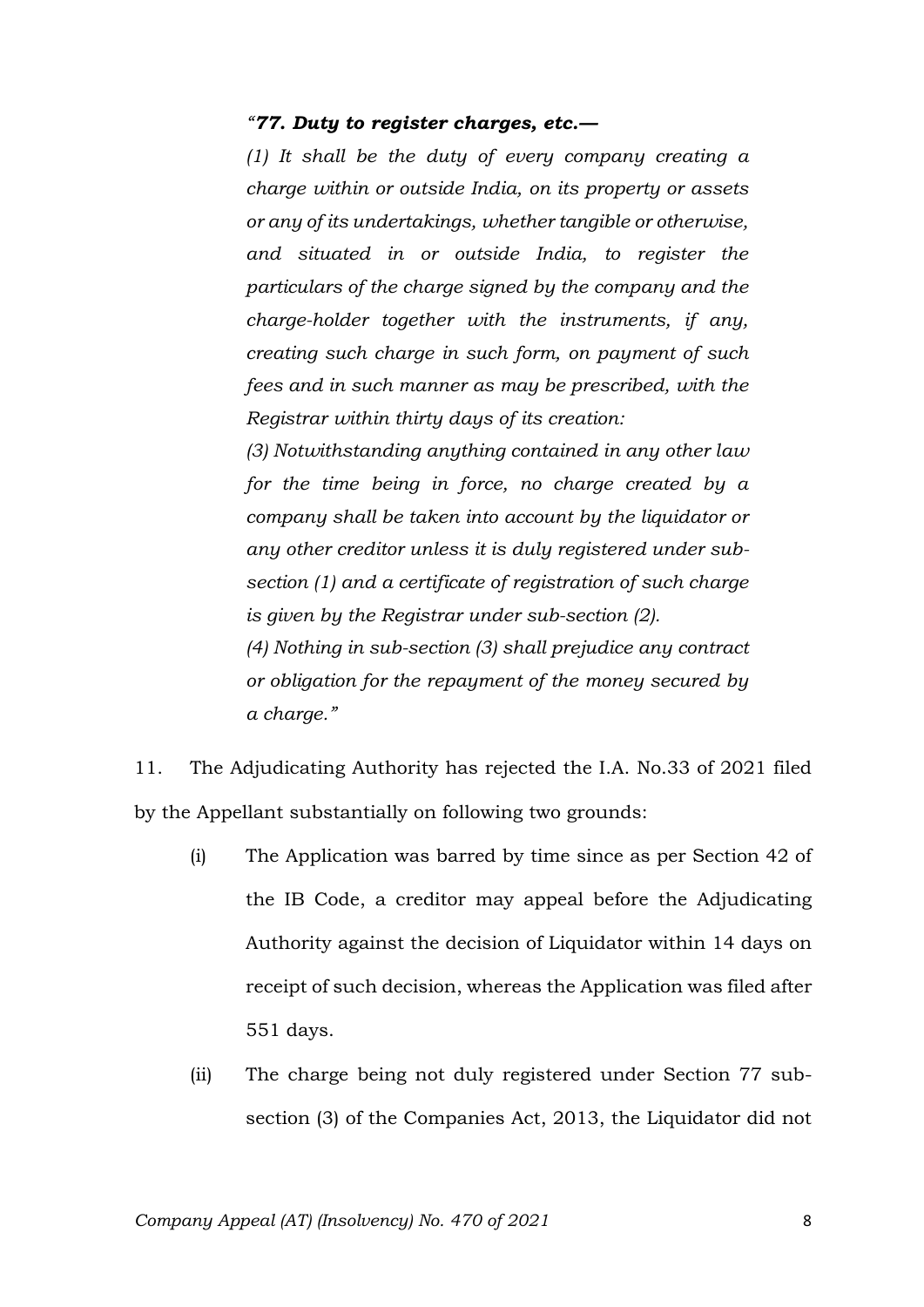commit any error in not taking into consideration and classifying the Appellant as 'unsecured creditor'.

12. We may first take up the first ground of rejection of the Application, that is, Application being barred by time.

13. Copy of I.A. No.33 of 2021 has been brought on record as Exhibit-B, memo of which Application indicate that Application was filed under Section 60 sub-section (5) of the IB Code. The Appellant was aggrieved by the classification of the Appellant as 'unsecured creditor'. As noted above, in the CIRP, the Appellant was referred to as 'secured creditor', but the Liquidator after obtaining the legal opinion had categorized Appellant as 'unsecured creditor'. We have also noticed above that the Liquidator has asked for consent regarding relinquishment of security interest in the assets of the Corporate Debtor, which consent was given by the Appellant. The Appellant at different stages of the liquidation has kept on repeating his claim as 'secured creditor' and has also referred to the Recovery Certificate issued by the DRT. On 28th December, 2020, when Liquidator addressed an email to all the stakeholders of the Corporate Debtor informing them about the distribution of amounts realized out of proceeds of the sale of assets of the Corporate Debtor, an Application was filed by the Appellant.

14. Section 42 of the IB Code, provides for an Appeal against the decision of the Liquidator, which is to the following effect:

> *"42. Appeal against the decision of liquidator. - A creditor may appeal to the Adjudicating Authority*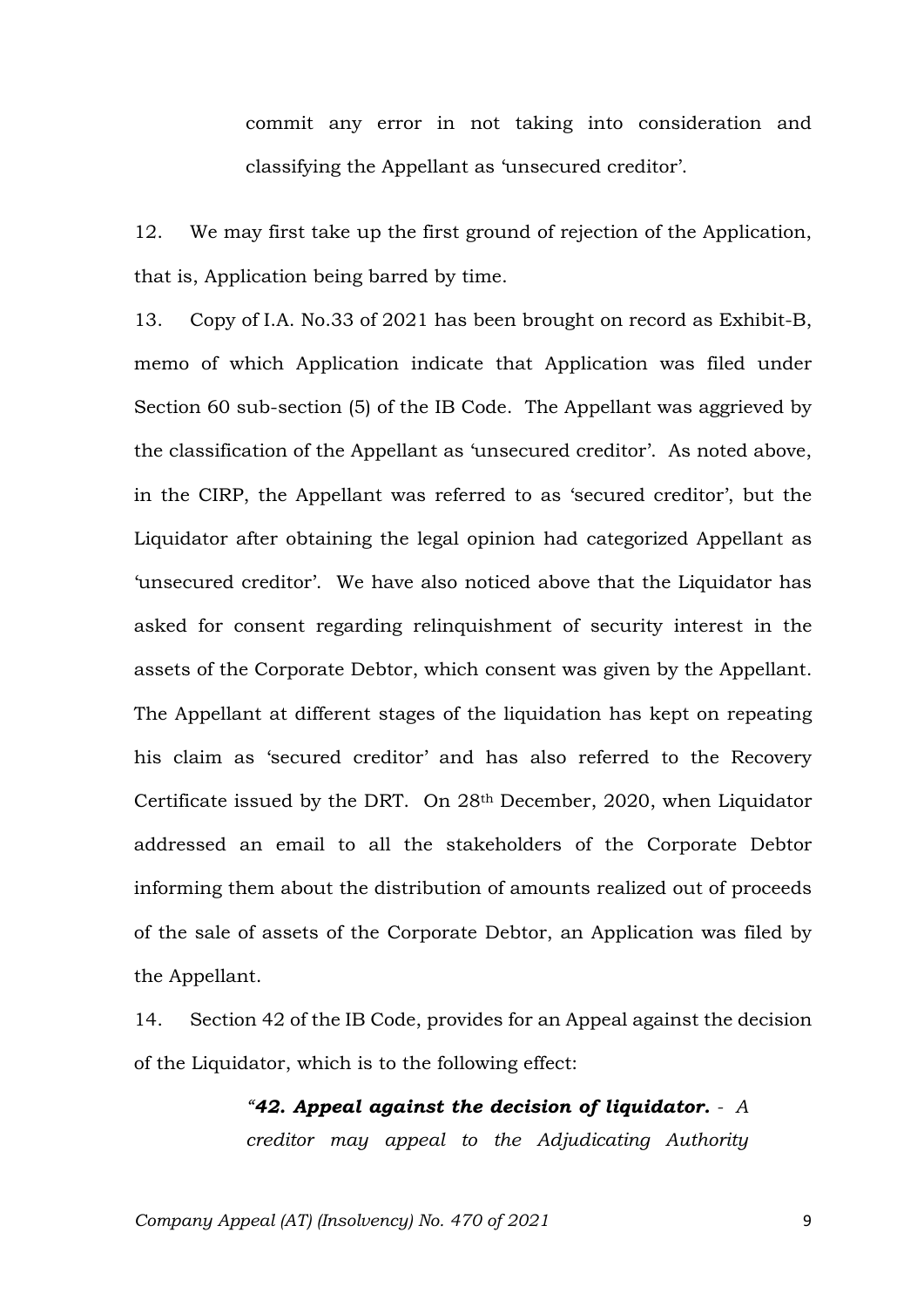*against the decision of the liquidator accepting or rejecting the claims within fourteen days of the receipt of such decision*."

15. The present was not a case where the claim of the Appellant of dues was rejected by the Liquidator altogether. The claim of the Appellant claiming an amount was accepted, but the Appellant was classified as 'unsecured creditor'. Section 60 sub-section (5) empowers the Adjudicating Authority to entertain or dispose of any Application by or against the corporate debtor or corporate person; any claim made by or against the corporate debtor or corporate person; and any question of proprieties in relation to liquidation proceedings. Section 60 sub-section (5) is as follows:

> *"60(5) Notwithstanding anything to the contrary contained in any other law for the time being in force, the National Company Law Tribunal shall have jurisdiction to entertain or dispose of –*

> *(a) any application or proceeding by or against the corporate debtor or corporate person;*

> *(b) any claim made by or against the corporate debtor or corporate person, including claims by or against any of its subsidiaries situated in India; and*

> *(c) any question of priorities or any question of law or facts, arising out of or in relation to the insolvency resolution or liquidation proceedings of the corporate debtor or corporate person under this Code."*

16. It is not the finding of the Adjudicating Authority that I.A. No.33 of 2021 filed by the Appellant was not entertainable under Section 60 sub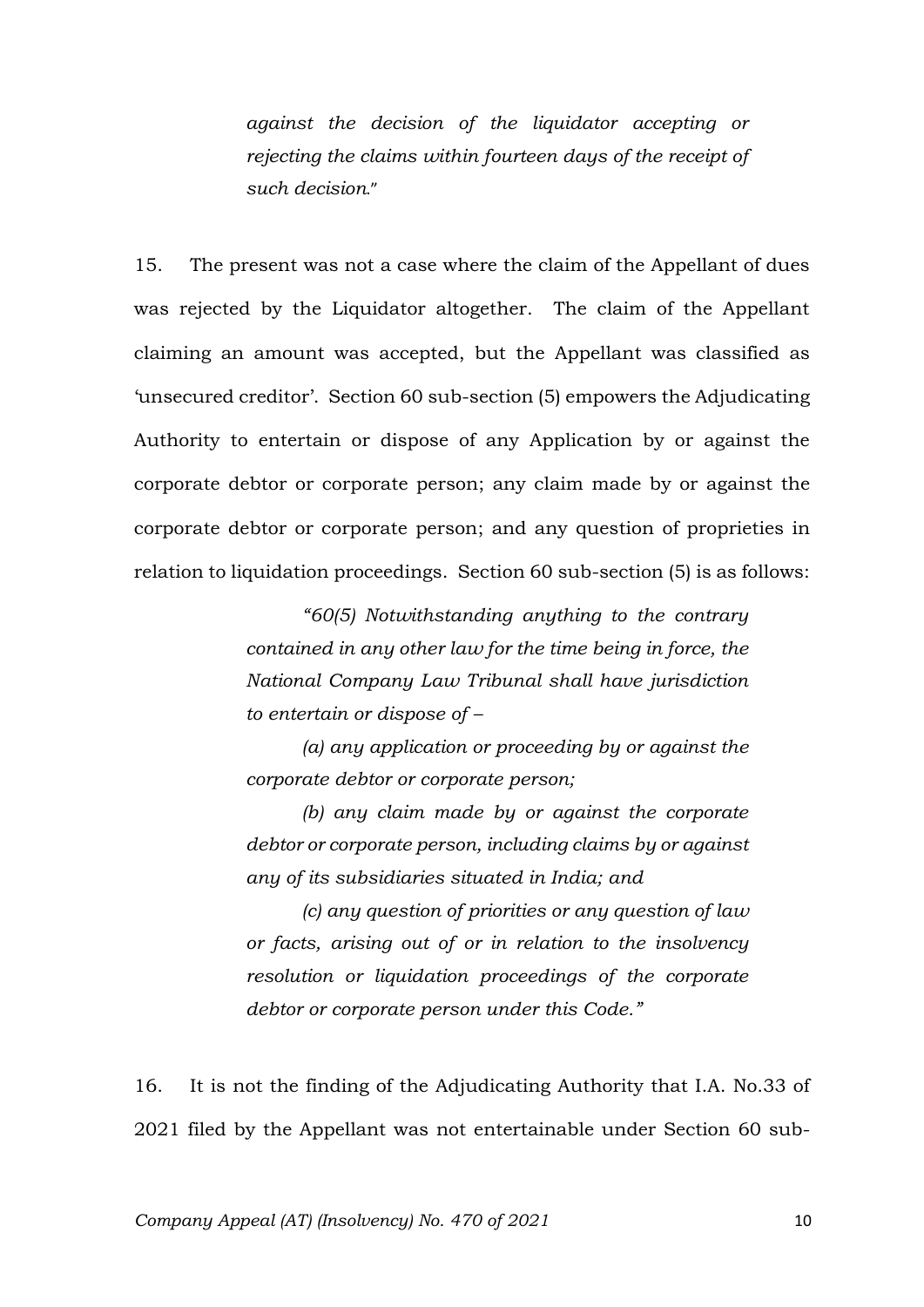section (5). When the Application being I.A. No.33 of 2021 was maintainable and entertainable under Section 60 sub-section (5), there is no occasion to treat the Application as an Appeal under Section 42 of the IB Code and reject the Application on the ground that it is not filed within 14 days as is provided by Section 42 of the IB Code.

17. Section 42 provides for an Appeal against the decision of Liquidator accepting or rejecting the claim. The present is not a case where the Appellant's claim was altogether rejected. The amount as claimed by the Appellant was accepted and it was only that classification with regard to which the Appellant was aggrieved. The Application filed by the Appellant under Section 60 sub-section (5), thus, clearly maintainable and there is no occasion to reject the Application applying the limitation of an Appeal. Right to Appeal under Section 42 and right to Application under Section 60 sub-section (5) are two different remedies provided by the statute. A person is entitled to elect for a remedy and pursue the remedy as provided by the statute. The period of limitation provided for an Appeal under Section 42 cannot be applied in an Application filed under Section 60 subsection (5).

18. We are thus of the considered opinion that the Application filed by the Appellant under Section 60 sub-section (5) was fully entertainable and it could not have been rejected on the ground that it has not been filed within 14 days as provided under Section 42. Section 42 was clearly inapplicable, since no Appeal was filed by the Appellant. The Adjudicating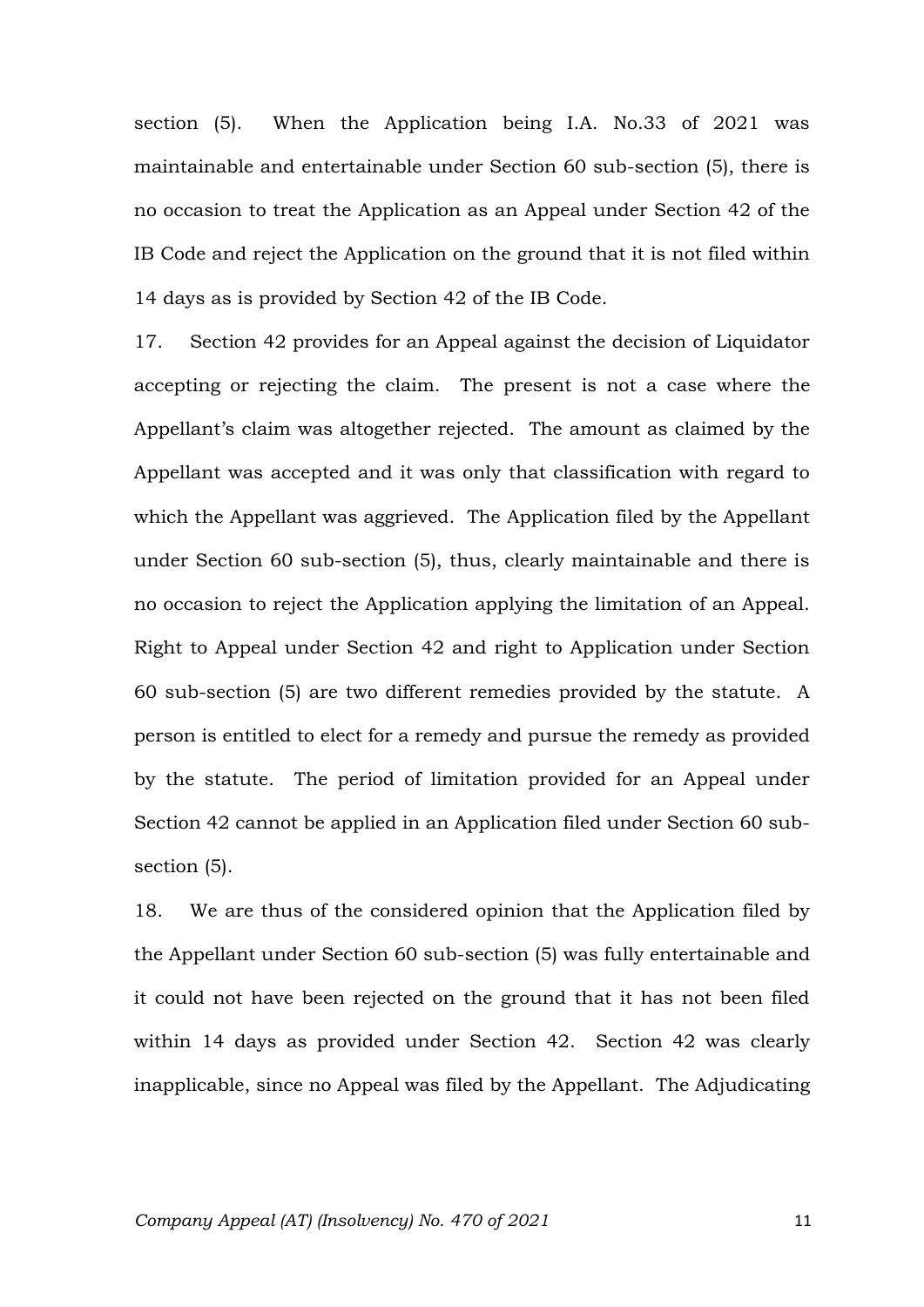Authority thus, committed error in rejecting the Application as barred by time.

19. Now we come to the second reason given by the Adjudicating Authority in rejecting the Application, that is, non-registration of charge under Section 77 of the Companies Act, 2013.

20. The Companies Act, 1913, the Companies Act, 1956 and the Companies Act, 2013, all contain provisions pertaining to registration of charge. Sub-section (3) of Section 77 of Companies Act, 2013 begins with non-obstante clause providing that no charge created by a company shall be taken into account by the Liquidator unless it is duly registered under sub-section (1) of Section 77 and certificate of registration of such charge is given by the Registrar under sub-section (2). The scheme as contained in sub-section (3) of Section 77 was also present in earlier Companies Act and similar provision came for consideration before different High Courts as well as Hon'ble Supreme Court, which we shall notice hereinafter.

21. Section 109 of the Companies Act, 1913 came for consideration before *Oudh High Court in AIR 1927 Oudh 55 in Hukmichand v. Pioneer Mills Ltd.*, the High Court held that Section 109 was not applicable when charge is created by operation of law and not by a contract. The following observation was made at page 59:

> *"As regards the argument advanced on the side of the defendants-respondents and based on the provisions of s. 109 of the Indian Companies Act, 1913, much need not be said. Those provisions are only applicable to a "mortgage or charge created……by a Company." The charge arising in favour of the plaintiffs in the*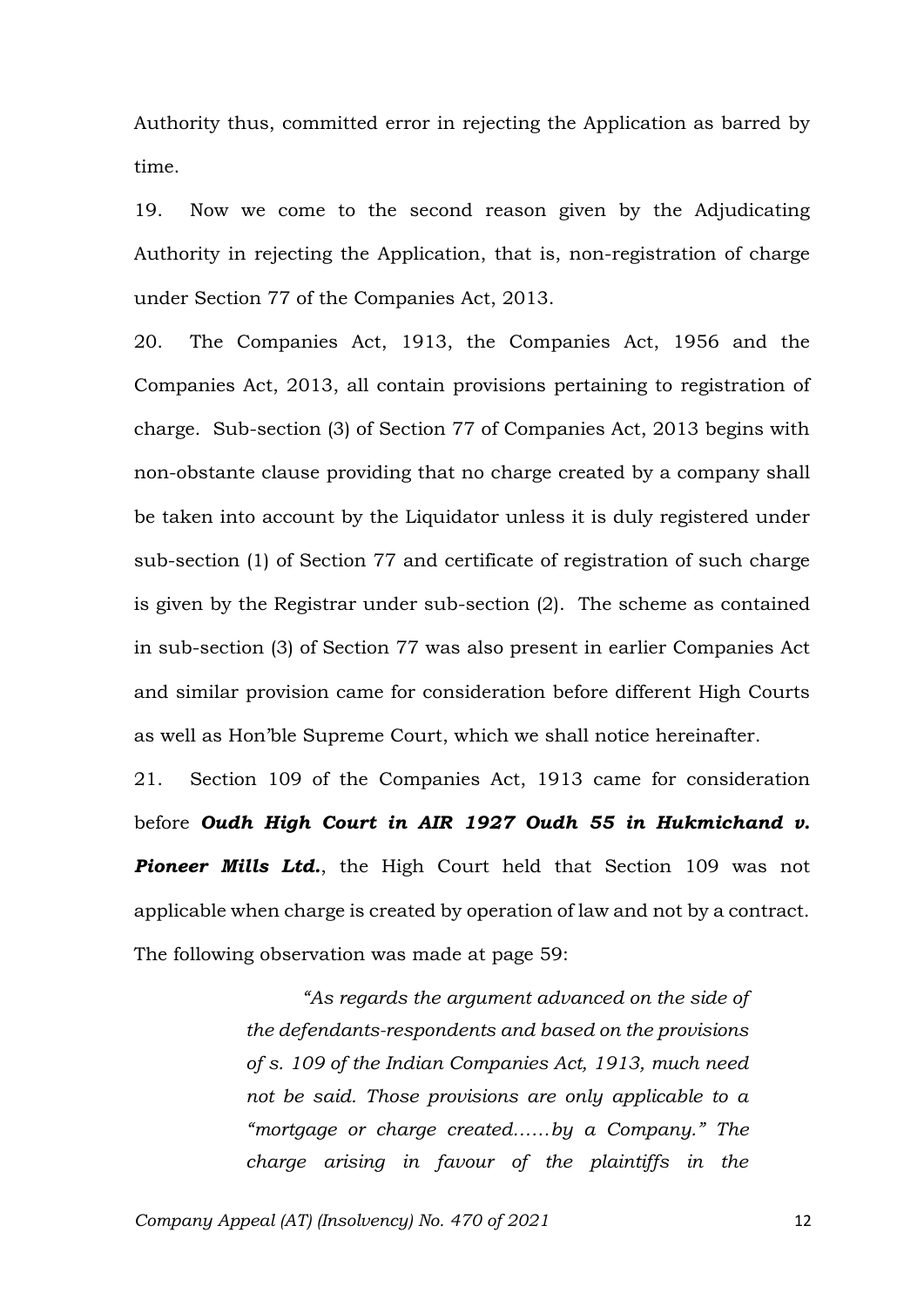*circumstances of this case is a charge by operation of law and not by a contract.*

22. We may notice the judgment of the Calcutta High Court reported in *1982 SCC OnLine Cal 290 – Praga Tools Ltd. Vs. Official Liquidator of Bengal Engineering CO. (P) Ltd.* The provisions of Section 125 of the Companies Act, 1956 came for consideration in the aforesaid case before the Calcutta High Court. An Application was filed before the Company Judge, seeking leave to execute the Decree against the monies lying with the official liquidator. The Appellant had a Decree against Company of Rs.90,343.37/-. The decretal amount dues remained unpaid, an application for winding up was filed before the High Court. The High Court passed an order providing for furnishing of security by the Company to the extent of Rs.50,000/-, subject to which the stay was granted on publication of advertisement. The security of Rs.50,000/- was furnished by the Company. The application was opposed by the Official Liquidator. It was contended by the Liquidator that in absence of registration of the charge in favour of the Applicant and in accordance with the Section 125 of the Companies Act, the Appellant cannot claim to be secured creditor to the extent of Rs.50,000/-. The submission was refuted. It was contended on behalf of the Applicant that security or charge, which is created in favour of the Applicant by an order of the Court, does not require registration under Section 125 of the Companies Act. The Calcutta High Court held that when security was furnished in pursuant of order of the High Court, which cannot be said to be a charge created by the Company, hence Section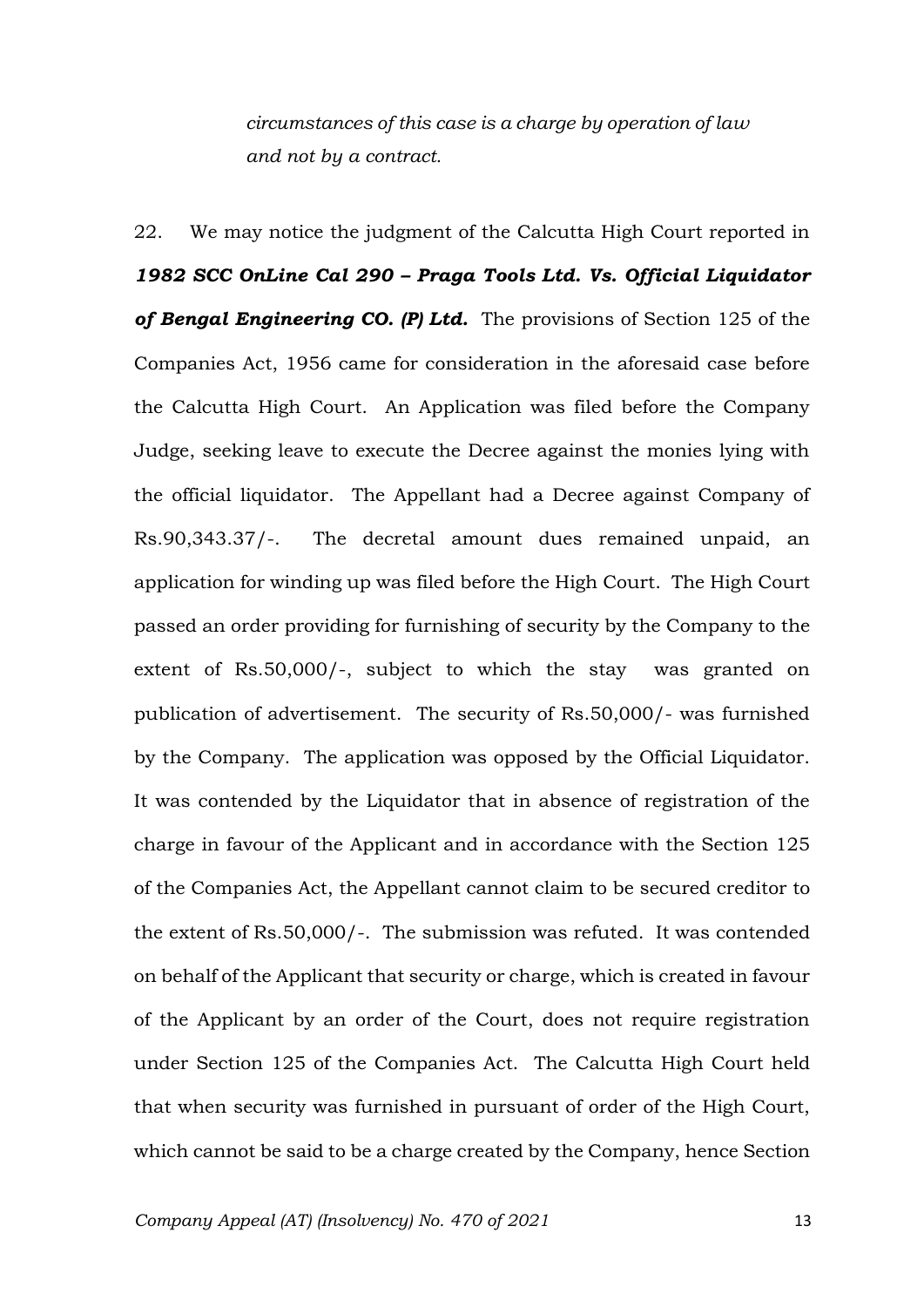125 of the Companies Act was not applicable. In paragraph 19, following was held:

> *"19. The fallacy in the argument of Mr. Mookherjee, in my view, is that after the passing of the order of S.K. Roy Chowdhury J. (as his Lordship then was), dated August 1, 1978, the position with regard to the security assumed a completely different complexion. By that order, as I have already indicated, the claim of the petitioningcreditor was settled at a certain amount. A mode for payment of that money was indicated. Then there is a default clause. That default clause contained a twin option either of initiating a fresh winding up proceeding or of executing the balance as a decree of court. It is only in the event of an option being exercised in favour of the last contingency, viz., in the event of the execution as a decree of court, that the security which was furnished pursuant to the order of R.M. Dutta J. would be a security for the applicant company for the satisfaction of the decree and would be the security for the decree until the decretal dues were paid. Thus, the benefit of the security in so far as the applicant company is concerned is entirely the creature of the order of Roy Chowdhury J. dated August 1, 1978. This can, in my view, by no stretch of imagination, be called a charge created "by a company" within the meaning of s. 125 of the Companies Act, 1956, requiring registration under the above section."*

23. Learned Senior Counsel for the Appellant placed reliance on judgment of the Hon'ble Supreme Court in *(1998) 5 SCC 401, Indian Bank v. official Liquidator, Chemmeens Exports (P) Ltd. & Ors.*. In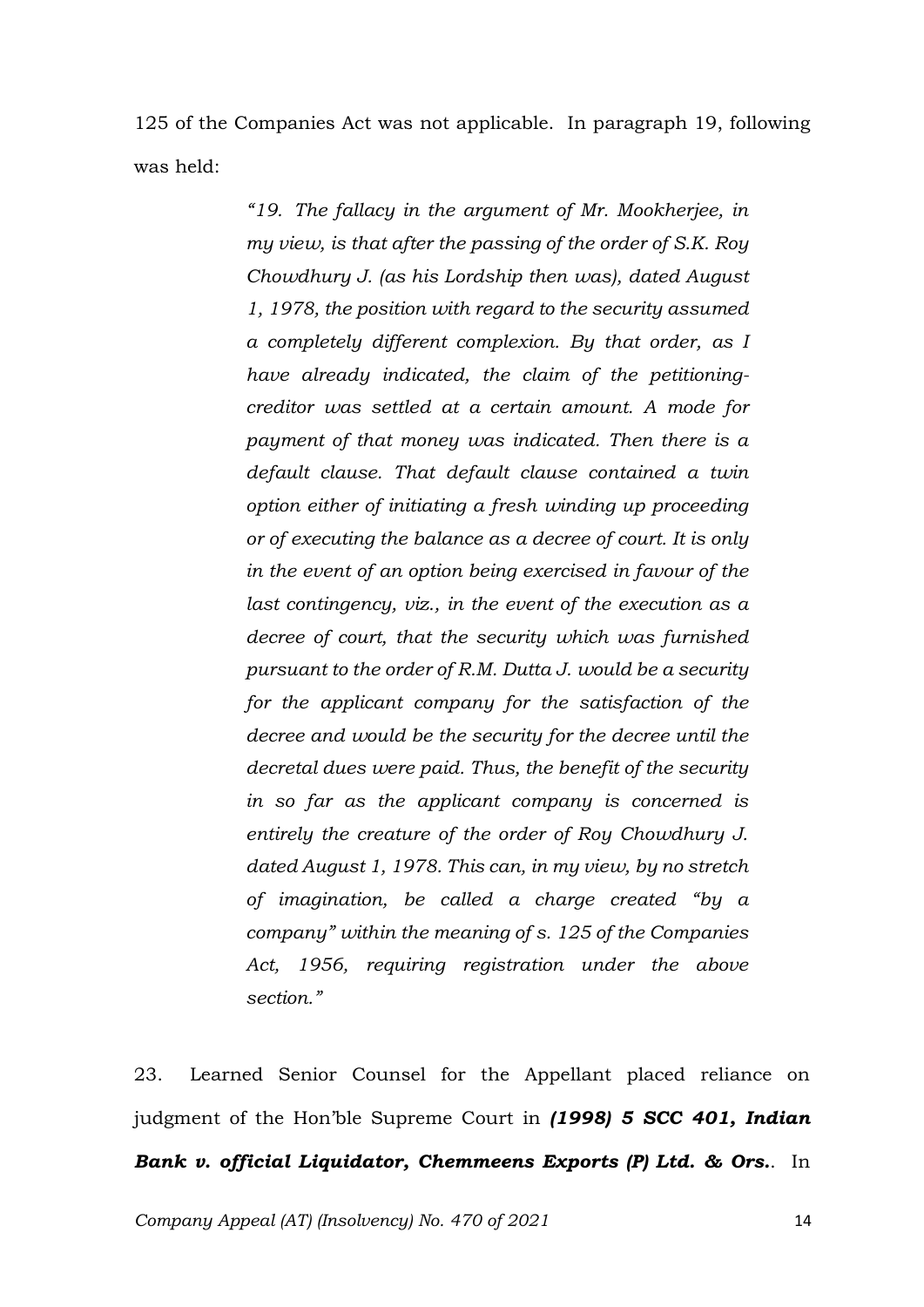the above case, the provision of Section 125 of the Companies Act, 1956 came for consideration. The Indian Bank had advanced certain amount to M/s Chemmeens Exports Pvt. Ltd., which was secured by an equitable mortgage by deposit of title deeds of the debtor-Company. Winding up proceedings were initiated by the Bank. The Bank sought leave of the Company Court to file a suit for recovery, which was granted. In the suit, Official Liquidator filed written statement taking the plea that the properties of the Company not having been registered under Section 125 of the Act, the charge was void. A preliminary decree was passed against the Official Liquidator, which is quoted in paragraph 13 of the judgment, which reads as follows:

> *"13. The question, however, remains what is the effect of the preliminary decree passed by the Court against the Official Liquidator on 28-5-1982. It will be useful to read here the material portion of the preliminary decree:*

*"It is ordered and decreed that a preliminary decree is passed and that the plaintiff is entitled to realise from the defendants a sum of Rs 29,50,605.59 with interest at 14% from the date of suit till the realization and that the plaintiff is entitled to the cost of the suit also and that Defendants 1 to 3 will deposit in court on or before 28-8-1982 the abovesaid amount and cost of the suit and on payment of the amount the equitable mortgage will stand discharged and the documents of title deposited with the plaintiff by the defendants and which are produced by the plaintiff in court will be delivered to the defendants and that in default of payment as aforesaid, the plaintiff may apply to the court for passing a final decree for the*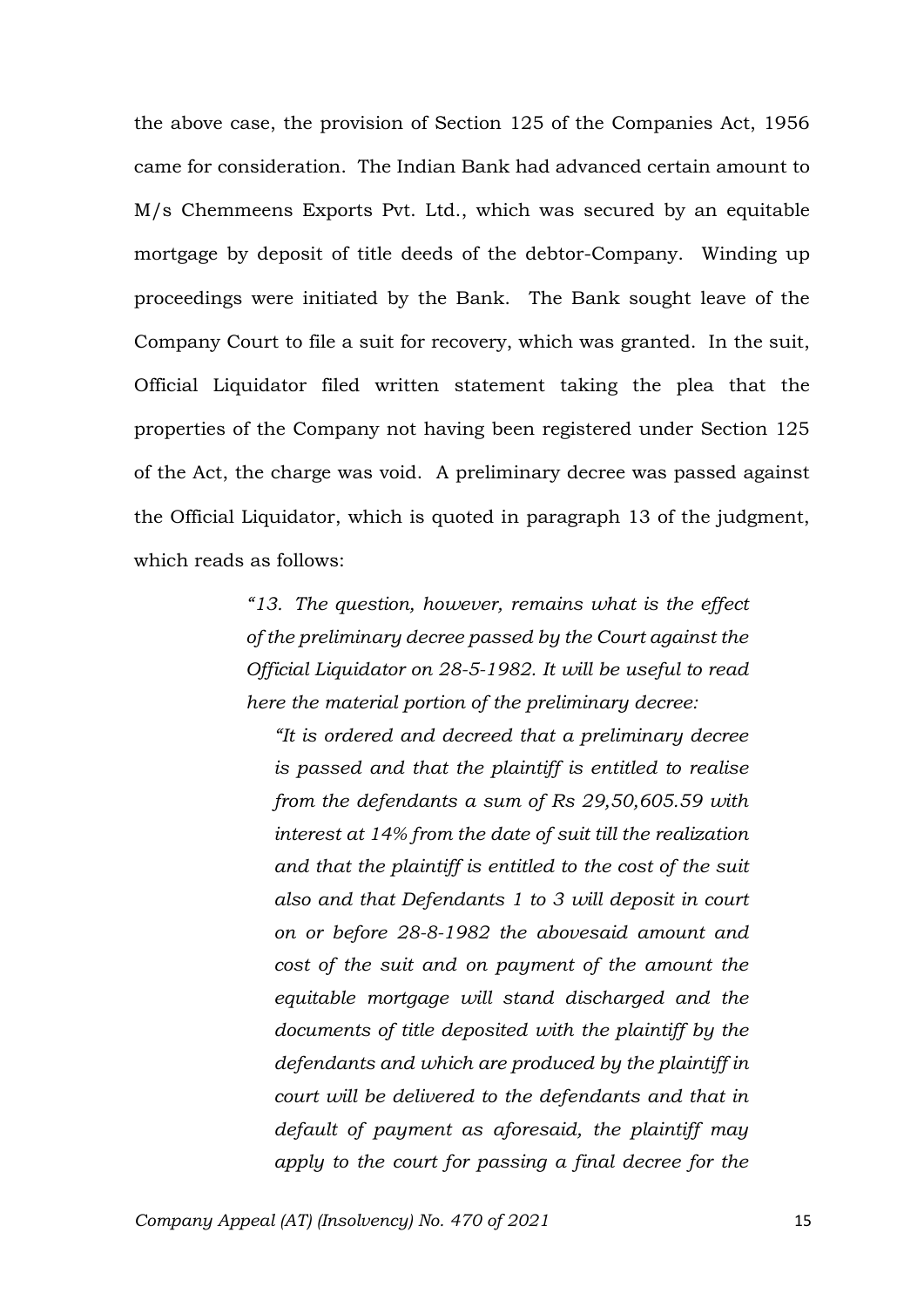*sale of the plaint schedule property and that the money realised by such sale shall be applied in payment of the amount due under the decree, and the balance if any, shall be paid to the 1st defendant and that if the money realised by the sale of the plaint schedule property is insufficient for payment of the decree debt in full, the plaintiff shall be at liberty to apply for a personal decree against Defendants 2 to 5 for the balance and that the defendants will suffer cost hitherto incurred.""*

After noticing the contents of the Decree, Hon'ble Supreme Court observed that right of the Company to deposit the decree amount was available till 28th August, 1982 and thereafter the matter had passed from the domain of the contract to that of judgment. In paragraph 16, following has been laid down:

> *16. From the above discussion, it follows that the right of the respondents including the Company represented by the Official Liquidator to deposit the decree amount was available till 28-8-1982. In other words, the right to recover the amounts pursuant to the contract-creating charge, even under the terms of the decree was available till the said date and thereafter "the matter had passed from the domain of the contract to that of judgment".*

The Hon'ble Supreme Court also approved the judgment of Bombay High Court in *Suryakant natvarlal Surati v. kamani Bros. Ltd. (1985)*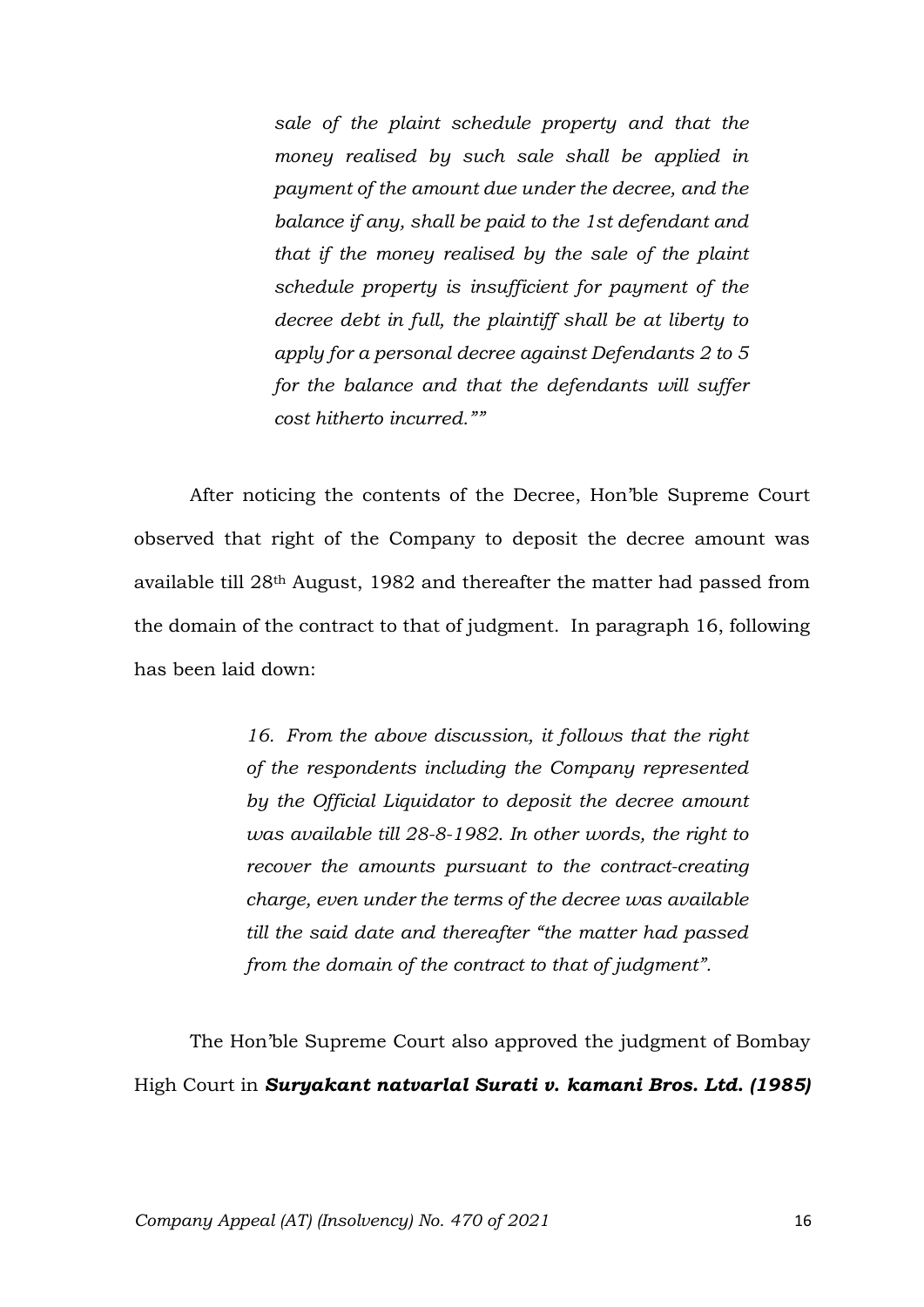*58 Comp Cas 121*, where Section 125 of the Companies Act was held to be inapplicable. In paragraph 18-19, following was laid down:

> *"18. In Suryakant Natvarlal Surati v. Kamani Bros. Ltd. [(1985) 58 Comp Cas 121 (Bom)] the Company created a charge under a mortgage in favour of the trustees of the Employees' Gratuity Fund. The creditors, by a preliminary decree of 3-12-1977 were entitled to receive the amount secured on the property of the Company; the Court fixed 8-12-1988 as the date for redemption and ordered that in default of payment of the sum due by that date, the property was to be sold by public auction. On an application made on 16-2-1978, the Company was ordered to be wound up by an order dated 3-8-1979. As default in payment of the decreed amount was committed, the mortgagees applied for leave of the Court under Section 446 to execute the decree against the Official Liquidator by application dated 10-7-1981. Three contributories sought injunction against taking any further action on the ground that the charge created by the Company was not registered under Section 125 of the Companies Act, therefore, the mortgagees should be treated only as unsecured creditors. Their application was dismissed by a learned Single Judge. On appeal, speaking for the Division Bench of the Bombay High Court Justice Bharucha (as he then was) laid down, inter alia, the principle that the question of applicability of Section 125 had to be decided on the terms of the decree — whether the unregistered charge created by the mortgagor was kept alive or extinguished or replaced by an order of sale created by the decree; if upon a construction of the decree, the Court found that the unregistered charge was kept alive, the provisions of*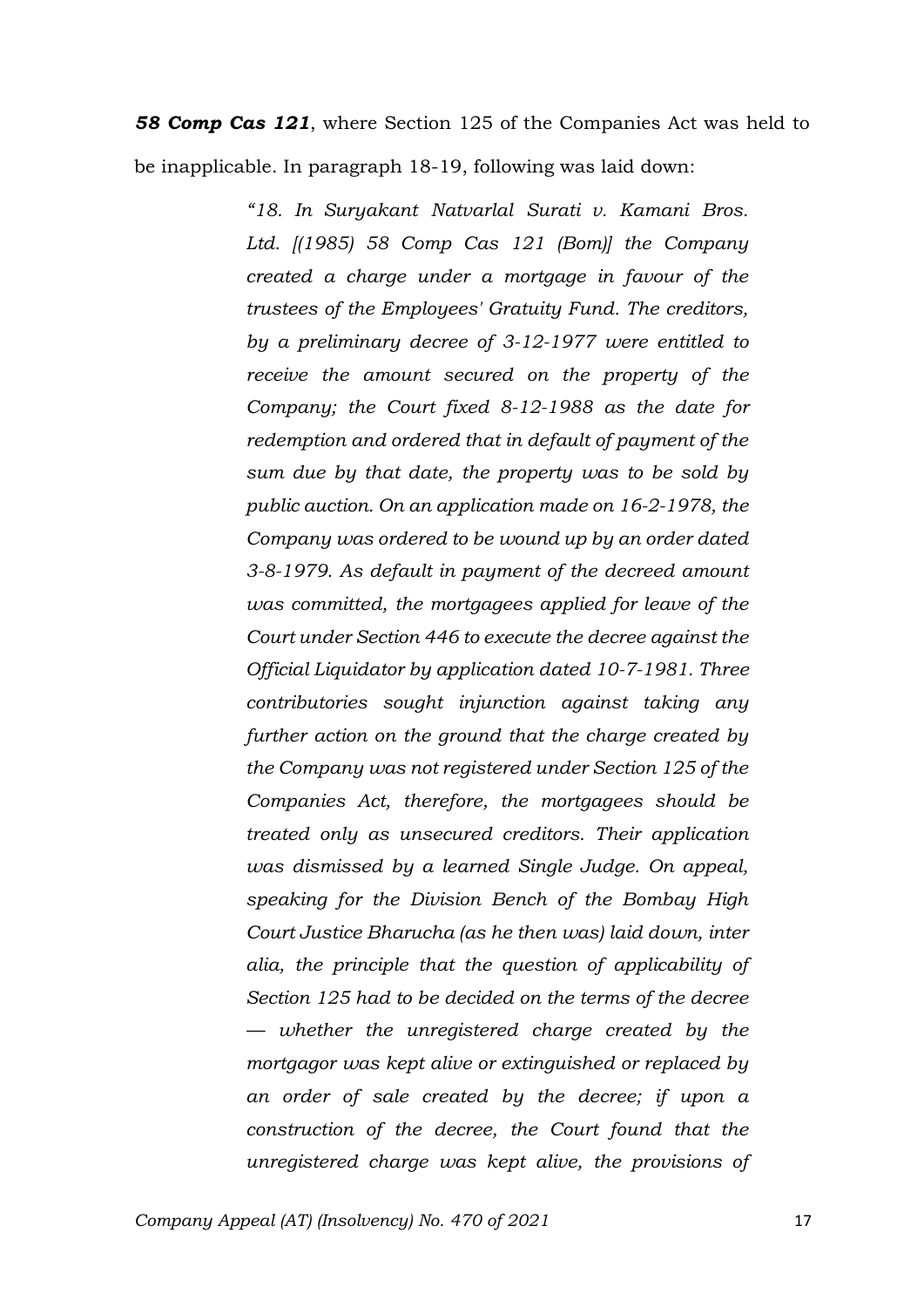*Section 125 would apply and if, on the other hand, the decree extinguished the unregistered charge, the section would not apply. We are in respectful agreement with that principle. We hold that a judgment-creditor will be entitled to relief from the Company Court accordingly.*

*19. Reverting to the facts of this case, on the construction of the decree we have already held that the charge was kept alive till 28-8-1982 and thereafter in default of payment of decree amount the sale order would take effect. In this case, admittedly the decree amount was not paid before 28-8-1982, as such the matter had passed from the domain of contract to the realm of the judgment. The Official Liquidator filed application on 21-3-1983 seeking to declare the decree as void. By that date, what was operative in the decree was not a mere unregistered charge but an order for sale of mortgaged property for realisation of decree amount. The preliminary decree cannot therefore be said to be void and inoperative."*

The ratio of the above judgments of the Hon'ble Apex Court is that when charge though unregistered forms part of a decree, in executing the Decree, the plea of charge not being registered does not hold any water.

24. We may also refer to another judgment of the Hon'ble Supreme Court, that is, *(2006) 10 SCC 709 – Kerala State Financial Enterprises Ltd. vs. Official Liquidator, High Court of Kerala*, where the Hon'ble Supreme Court referring to the judgment of Indian Bank (supra) held that Section 125 of the Companies Act may not be applicable in a case where decree has already been passed.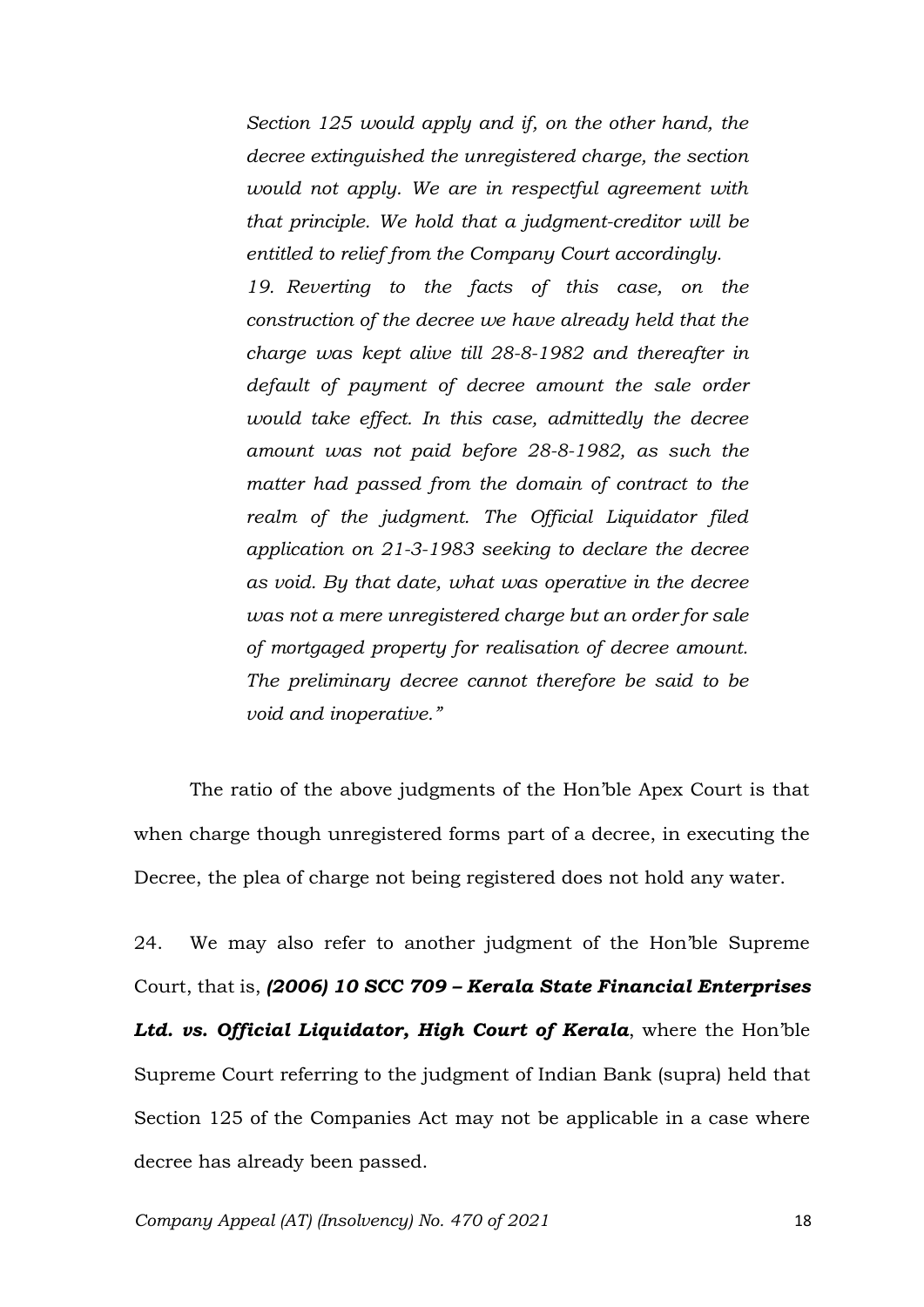25. The present is a case where Debt Recovery Tribunal has allowed the O.A. No.274 of 2016 filed by the Appellant under the provisions of Section 19(1) of the Recovery of Debts Due to Banks and Financial Institutions Act, 1993. The Debt Recovery Tribunal passed the following order on 26th April, 2017

### *"O R D E R*

- *1) I hereby allow this O.A. of the Applicant and direct the defendants to pay jointly and severally to the applicant within 30 days from today, a sum of Rs.144,46,95,879/- (Rs. One Hundred Forty Four Crore Forty Six Lac Ninety Five Thousand Eight Hundred and Seventy Nine Only) along with interest @ 12% p.a. from the date of filing of this O.A. till the date of realization of dues with costs and expenses.*
- *2) In case of failure to deposit the said amount, the same shall be recovered from the sale of mortgaged and hypothecated properties as detailed in Schedule – I and Schedule – II, annexed with IA."*

26. The order passed by the Debt Recovery Tribunal dated 26th April, 2017 is an order adjudicating the dispute between the Appellant and the Corporate Debtor and after adjudication, the order passed by the Tribunal is akin to a Decree. The order dated 26<sup>th</sup> April, 2017 indicates that 30 days' time was allowed to the defendants (one of which was Corporate Debtor) to make the payment, failing which the amount was to be recovered from the sale of mortgaged and hypothecated properties. When the sale of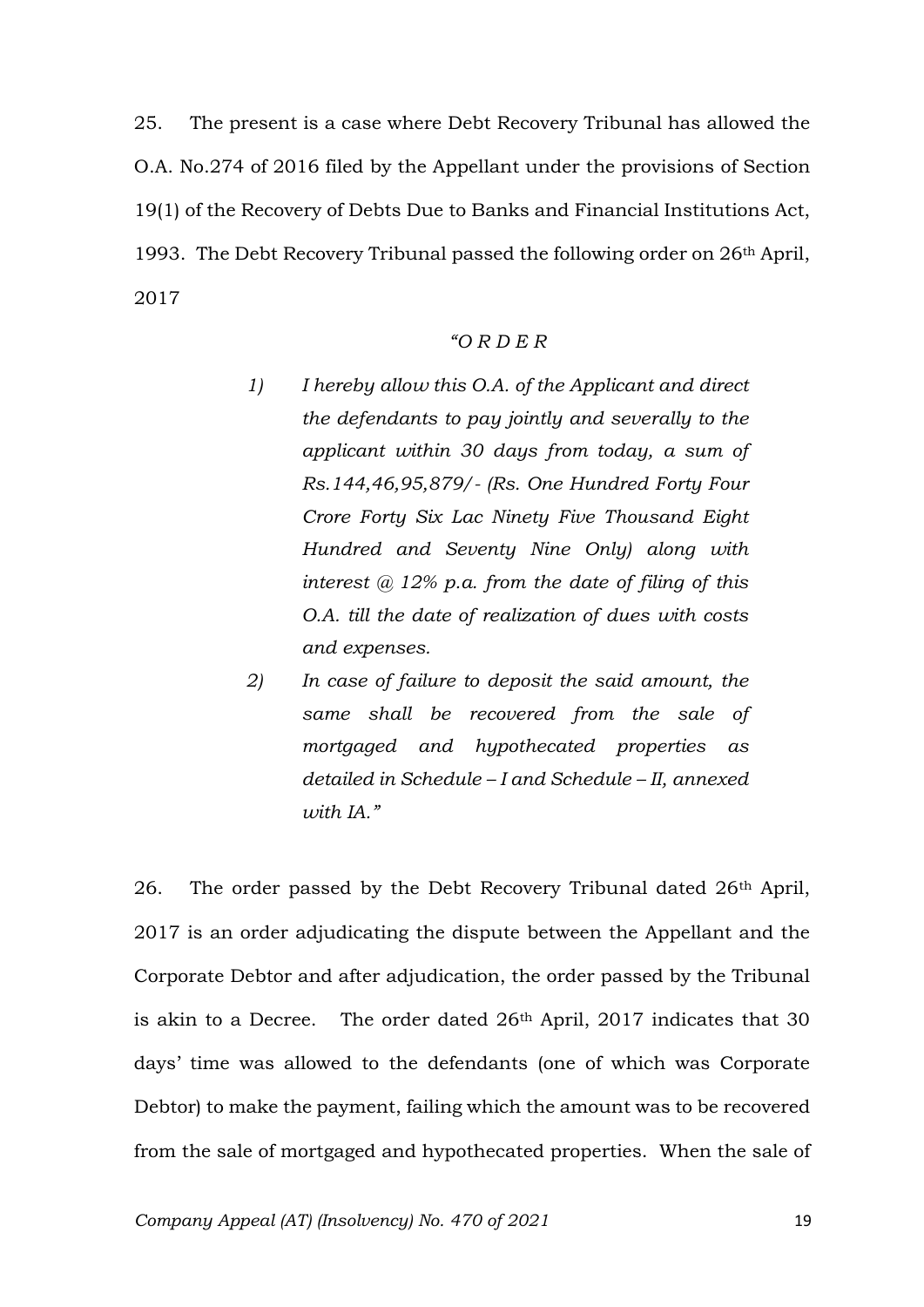mortgaged and hypothecated was directed as per judgment of the Debt Recovery Tribunal, the mortgage and hypothecation no longer remained the matter of contract, rather it was the part of the judgment of the Tribunal and the non-registration of charge as required by Section 77 of Companies Act, 2013 does not in any manner affect enforceability of the order dated 26th April, 2017.

27. We may also now notice the judgments relied by learned Senior Counsel for the Respondent in support of his submissions. Learned Senior Counsel for the Respondent has placed reliance on judgment of this Tribunal in *Volkswagen Finance Ltd. vs. Shree Bala Printopack Pvt. Ltd. & Ors. – (2020) SCC OnLine NCLAT 729*. In the above judgment, the claim of the Appellant was rejected by the Liquidator relying on Section 77 (3) of the Companies Act, 2013. This Tribunal held that the charge being not registered, the Liquidator rightly rejected the claim. In paragraph 29, following was laid down:

> *"29. From the documentary evidence on record it is clear that no 'Charge' has been registered under the provisions of Section 77(1) of the Companies Act, 2013, in relation to the Subject Property. The Liquidator has rightly referred to Regulation 21 of IBBI (Liquidation Process) Regulation, 2016 and observed that the Appellants 'Claim' was not supported by any evidence as prescribed under the said Regulation. It is also an admitted fact that the 'Charge' was not registered under Central Registry of Securitization Asset Reconstruction and Security Interest of India. We are keeping the ratio of the aforenoted Judgements of the Hon'ble Supreme Court and Section*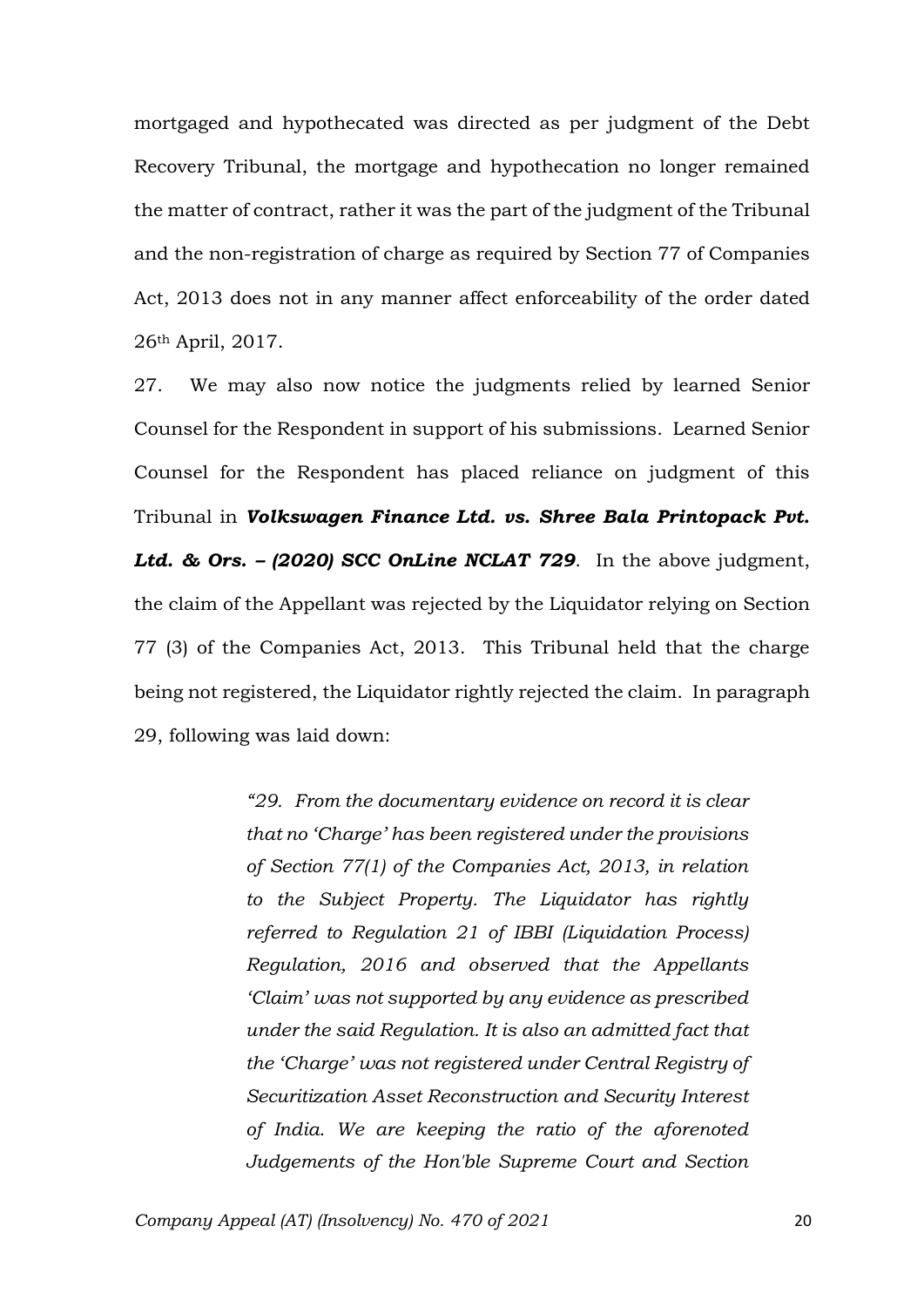*52(3) of the Code read with Regulation 21(c) of the (Liquidation Process), Regulations, 2016, in view. We are of the considered opinion that the contentions of the Learned Counsel appearing for the Appellant that Registration with Motor Vehicle Authority under Section 51 of the Motor Vehicles Act, 1988 would suffice, cannot be sustained. Section 51(1) of the MV Act, 1988 only provides for "entry" in the Certificate of Registration regarding the agreement. The Section provides how to deal with the entry. To reiterate, in the instant case, as the 'Security Interest' was neither registered with the 'Information Utility'; nor under Section 125 of the Companies Act, 1956/Section 77 of the Companies Act, 2013; no Application was preferred under Section 87 of the Companies Act, 2013; 'Charge' was not registered in the Securitisation Asset Reconstruction and Security Interest of India, we are of the opinion that Section 52(3)(b) of the Code and Regulation 21(b) of the (Liquidation Process), Regulation, 2016 are not complied with and the ratio laid down by the Hon'ble Apex Court in Kerala State Financial Enterprises Ltd. (Supra) and this Tribunal in India Bulls Finance Ltd. (Supra) is squarely applicable to the facts of this case. Hence, we hold that when in present matter 'Charge' was not registered as per the provisions of Section 77(1) of the Companies Act, 2013 and as envisaged under the Code, the Creditor cannot be treated as a 'Secured Creditor'*."

28. The Volkswagen case (supra) was not a case where there was any Decree or judgment in favour of the Appellant so as to get over the requirement of registration as mandated by Section 77 sub-section (3). The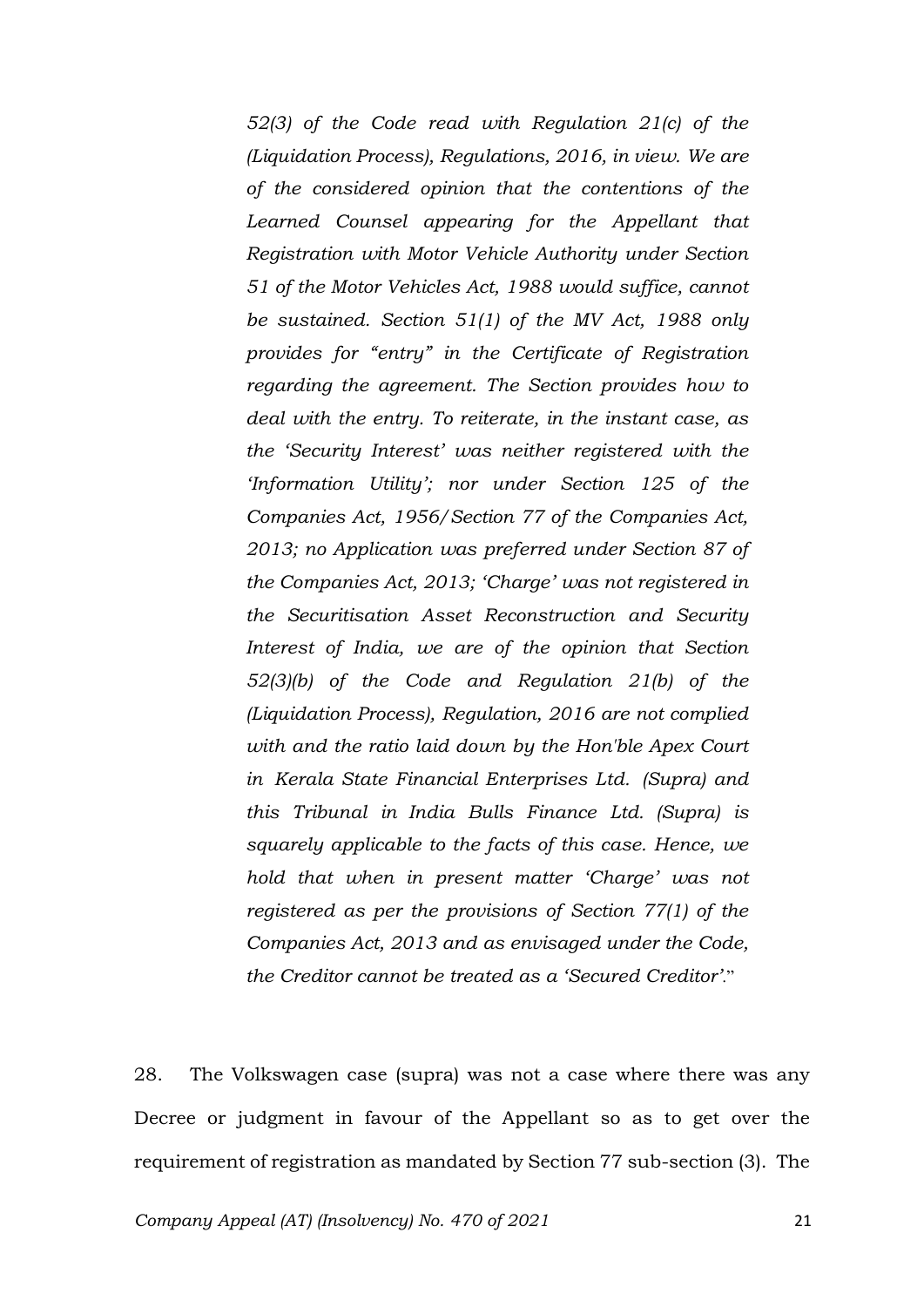present is a case where the Appellant is relying on judgment and order of the Debt Recovery Tribunal dated 26th April, 2017, where on account of default in depositing the money as directed by the DRT, the default clause permitting sale of mortgage and hypothecation of asset became operative. Thus, the judgment in Volkaswagen case does not help the Appellant in the present case.

29. The learned Senior Counsel for the Respondent tried to distinguish the judgment of Hon'ble Supreme Court in Indian Bank's case (supra) on the ground that in the case before the Hon'ble Supreme Court in Indian Bank, there was a decree of Civil Court, whereas in the present case there was a judgment by Debt Recovery Tribunal, which cannot be said to be Decree akin to Civil Court. The judgment of Debt Recovery Tribunal dated 26th April, 2017 admittedly was not challenged by the Respondent in any higher Forum. The said judgment has become final between the parties and its enforceability cannot be objected by the Respondent on the spacious ground that it is not a Decree of the Civil Court. Recovery Certificate was issued by the Debt Recovery Tribunal, execution of which was pending consideration when Application under Section 7 was filed.

30. We may refer to a judgment of the Bombay High Court in *(2016) SCC OnLine Bom 7005 – Fine Platinum (India) Ltd. & Anr. vs. Indusland Bank Ltd. & Ors.*, wherein Bombay High Court had occasion to consider the provisions of Recovery of Debt Due to Banks and Financial Institutions, 1993 and held that recovery certificate issued under the 1993 Act is a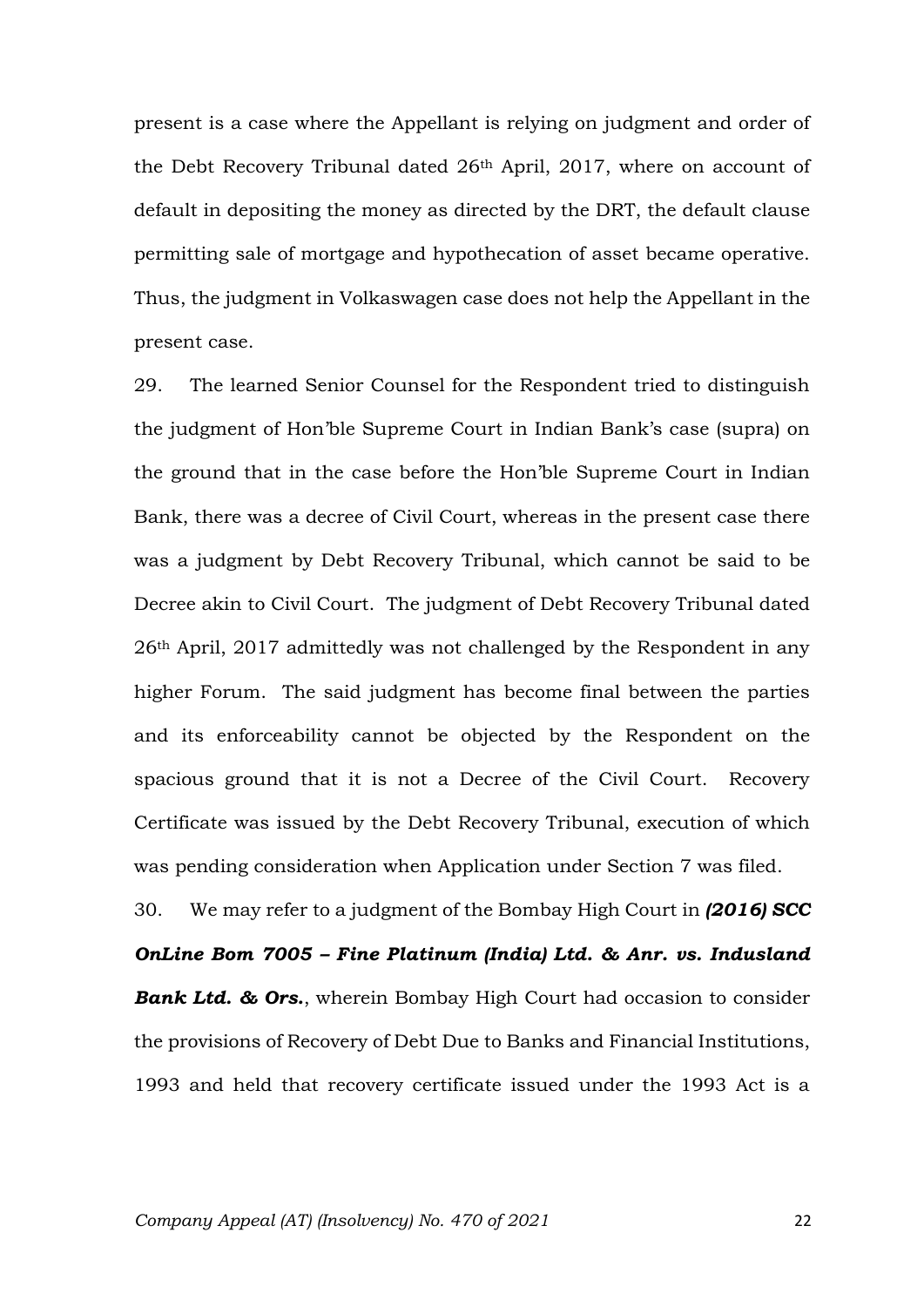formal expression of the adjudication. In paragraph 30, following has been laid down:

> *"30. …….Considering the scheme of the RDDBI Act, more precisely the provisions of Section 19 and Rule 12(5) of the Rules of 1993, we are of the view that recovery certificate is akin to decree in a suit….."*

31. Hon'ble Supreme Court in *Sesh Nath Singh v. Baidyabati Sheoraphull Co-operative Bank Ltd. (2021) SCC OnLine SC 244* had occasion to consider the nature of proceeding under the SARFAESI Act, 2002. The Hon'ble Supreme Court in the said case held that proceedings under SARFAESI Act, 2002 are civil proceedings in a Court.

32. The judgment of the Hon'ble Supreme Court in Indian Bank (supra), thus, fully support the submissions of the learned Counsel for the Appellant. There being adjudicatory order of the Debt Recovery Tribunal in favour of the Appellant, the mortgage and hypothecation was created in favour of the Appellant by the Corporate Debtor, hence, non-registration of mortgage and hypothecation under Section 77 of the Companies Act cannot be a ground to held that Appellant was not a 'secured creditor'. Under the order of the Debt Recovery Tribunal, the Corporate Debtor having not deposited the amount within 30 days' time period, the Appellant was at liberty to realise the amount from mortagaged and hypothecated assets. The security interest was created by virtue of the judgment of Debt Recovery Tribunal dated 26th April, 2017.